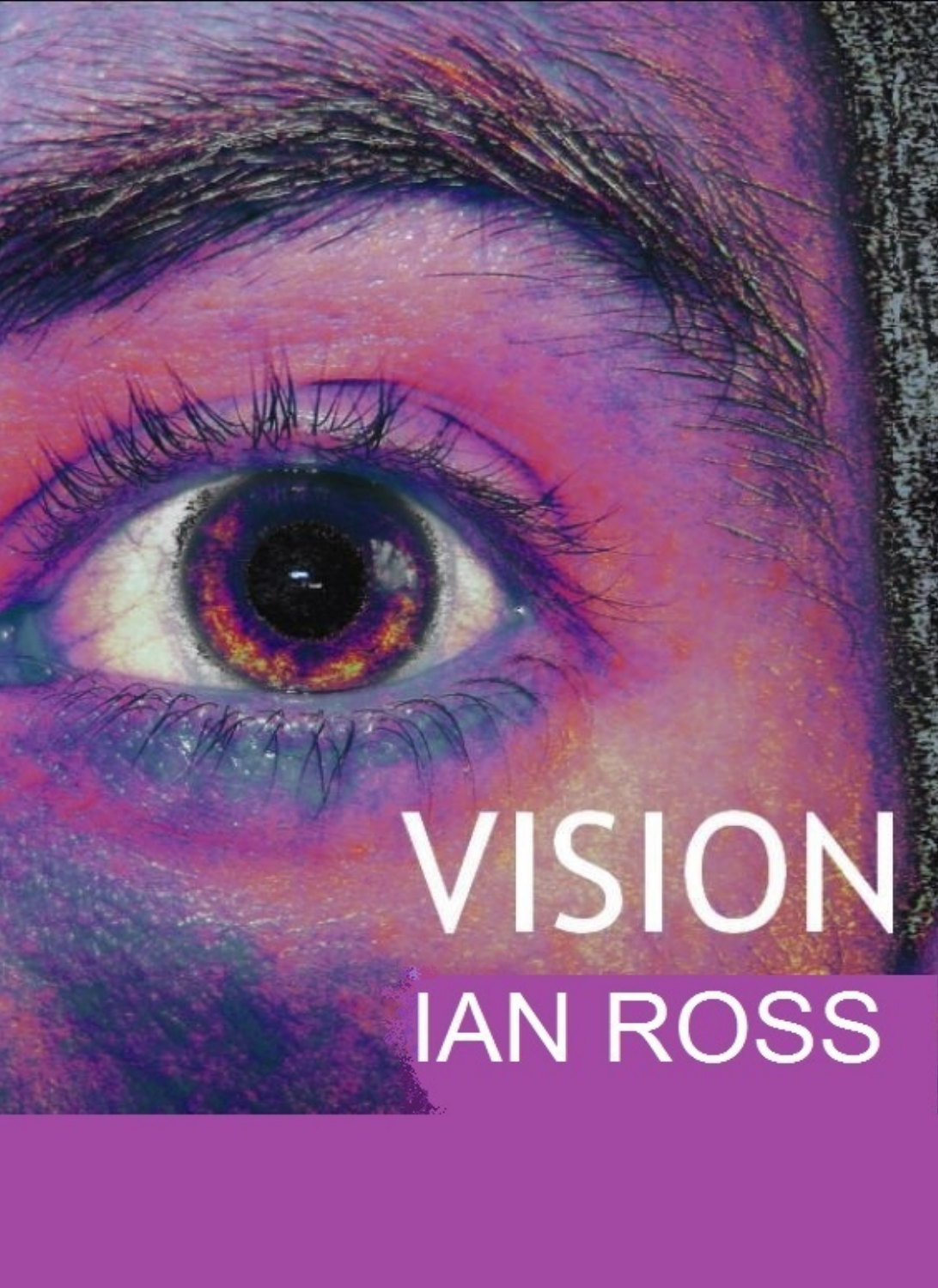## **Vision**

## **By Ian Ross**

# 1. Cecilia's Sextant

Anthony had last walked this way, over the river and through the parks beside it, two and a half years ago. He remembered a quick route with obvious paths on which it would be difficult to get lost. However, the last time had been daytime in summer, and now, on a December evening, what little daylight there had been was long gone. Away from roads and city lights, among the squelching fen mud, the paths were not so obvious as he remembered them.

He had considered bringing a map, just to be sure, but had reluctantly left it behind. If he carried a map, people might mistake him for a tourist, which was embarrassing when you lived in a town where there were too many tourists. The map was also too bulky for the pockets of his jacket and it would look bad to have the corner poking out for everyone to see. He had left his torch because it was also too practical. Experience had taught him that excessive practicality was neither normal nor acceptable in a social environment. Tonight he was meeting new people, so he wanted to be particularly careful. First impressions are notoriously difficult to shift.

The path was ageing gravel over packed earth. Although neither it, nor the scrub grass around the bushes, quite thawed at this time of year, the surface was not hard. It was slippery with clay which would be thrown up as he walked and cling to him. The worst would come off his shoes before he reached the pub, however, if any landed on his trousers it would cling on. He was worried that the cuffs might get caked in clay and give the impression he had arrived from some ramble or hike or camping expedition. This image was definitely one he wanted to avoid. It might lead to raised eyebrows.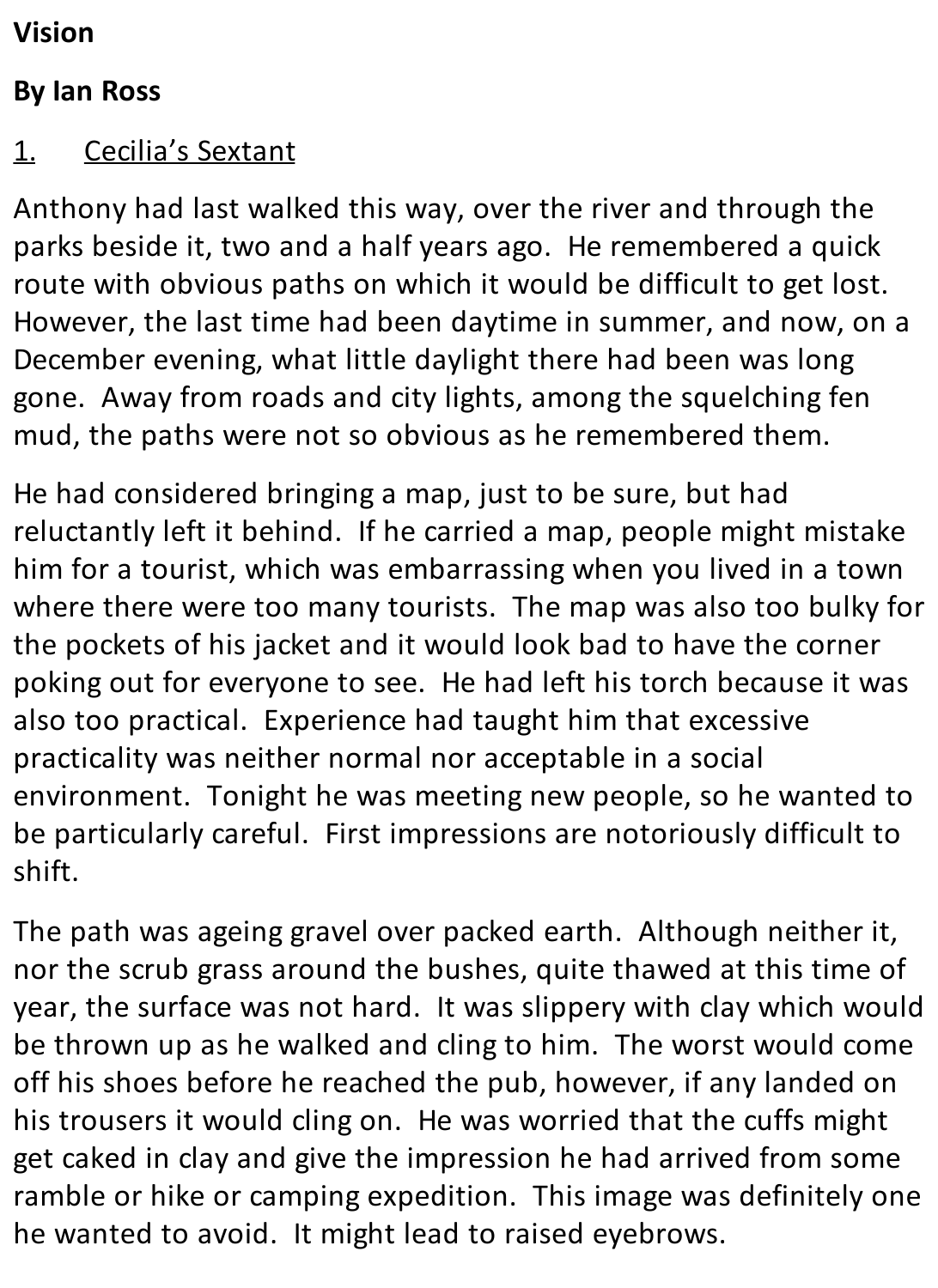He reached some swings and a climbing frame beyond which, although he could not see it, he knew the Ely Lane divided the park from one of the college playing fields. Once he reached the road he would turn left towards Berkley College and his destination, the 'Cow and Feathers'. It was a favourite of the students at Berkley although, as he had had little call to visit pubs outside the town centre, he had never been inside himself.

He shivered. His jacket was too thin for this weather, but the cold was not the only reason. He was on edge and, although not scared, felt nervous in the shadows and isolation of the park. Oddly, he felt more at risk in the innocent darkness than he would have felt if some obvious danger was fully visible ahead. He was not realistically scared of assault or robbery, it was more to do with the lack of certainty about what was nearby. For instance, there might be nettles or poison ivy against which he might brush. It was probably out of season for both but then there might be something similar he did not know about. Where did snakes go in the winter?

He passed the playground whose tubular metal furniture was covered with evening rime. Not yet cold enough to have crystallised into ice or frost, it was mucky and slimy and ugly in a visceral sort of way. He felt repelled and slightly sick at the sight of it. Slime is something the animal in us seems programmed not to touch, like slugs or maggots.

The path was obstructed where a shallow puddle had frozen over during the night and broken up again during the day. He was wary of putting too much weight on the remnants of thin ice which were still floating over the suspension of clay. If he stood on them the deluging muck below might splash out and spray slurry over his feet and the cuffs of his trousers. Elaborately, and more by feel than sight, he picked his way through the dirt man-traps, hopping from foot to foot like a bridesmaid tiptoeing with lifted skirts over uneven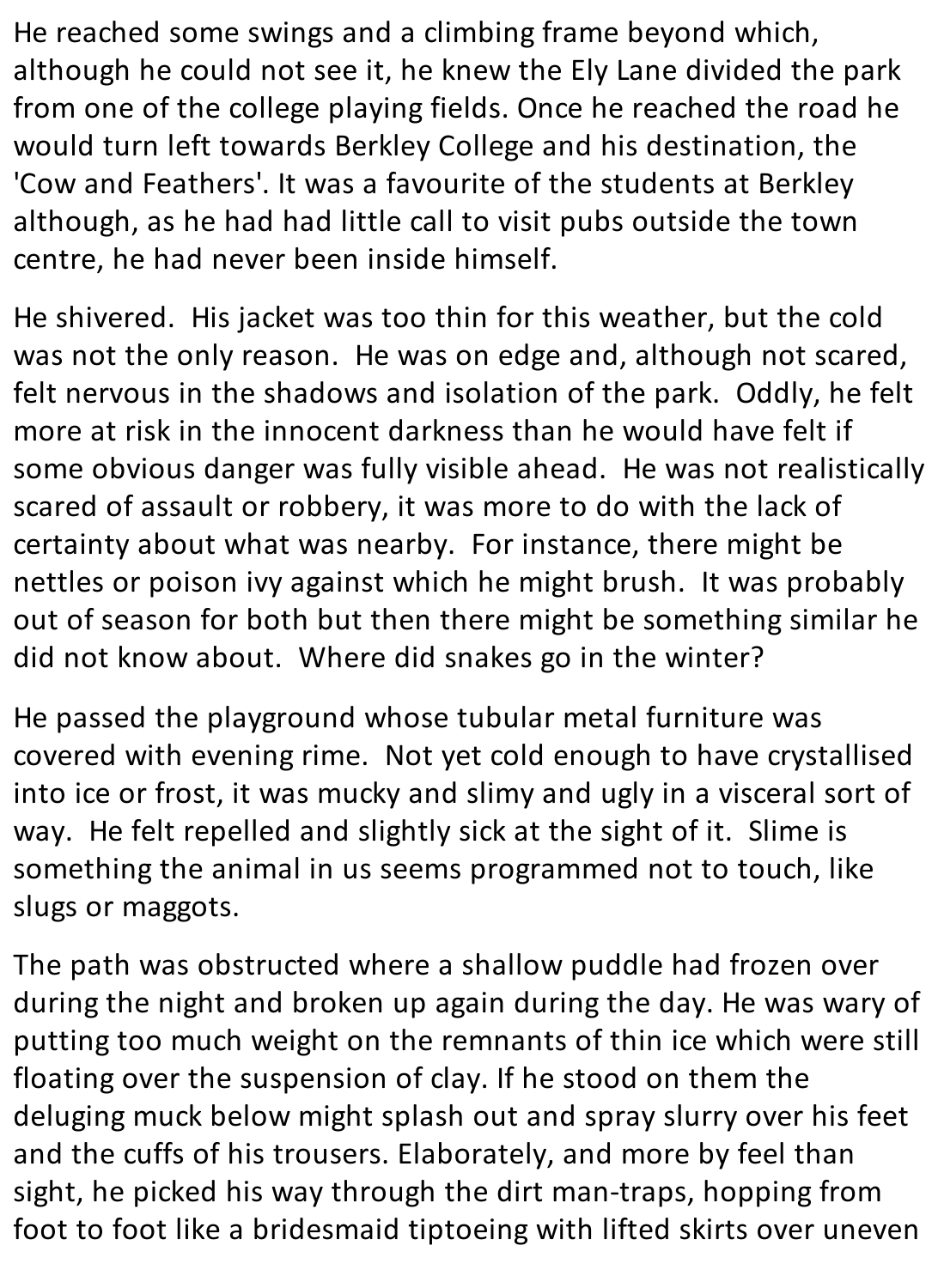church flags. He had a sudden image of how foolish he must look and imagined malevolent spies in the gloom, smirking at a fourteen stone ballerina.

The fluttering of denuded branches and the freezing rush of the wind made a low background noise over which few identifiable sounds were strong enough to be autonomous. He had gone too far from the river to hear anything from it or from the pubs, hotels and college rooms which overlooked it and the squawks, squeaks and cries of animals seemed to have migrated or hibernated with them.

Anthony had lived all his life in a city and this natural white noise was unsettling. It seemed more silent than the total absence of sounds ever did. His ever grinding brain analysed the feeling and concluded that a background blur made his hearing less effective than total silence because slight sounds might be able to hide amongst it. As the weakening of his hearing made him more vulnerable, logically it might also increase his feeling of isolation. The aural equivalent of the discomfort of being unable to see dangers in the darkness. However, he was not a psychologist or biologist and was probably missing the point.

The sound of an engine and a moving light reached him through the branches ahead and his hunched shoulders physically relaxed. With relief he emerged onto the Ely Road and urban familiarity. Once the car had gone there were still no extraneous sounds, but the quietness did not have the same abnormality as it had in the park. The background hum seemed to have subsided and any deterioration in his hearing was untroubling now that he had a fairly clear view of where he was going and no concern about where to put his feet. Released from animalistic nervousness he could worry again about his appearance and the impression he might make.

In the gloom he could not see whether his trousers were badly marked. However, it was too late to do anything about it so he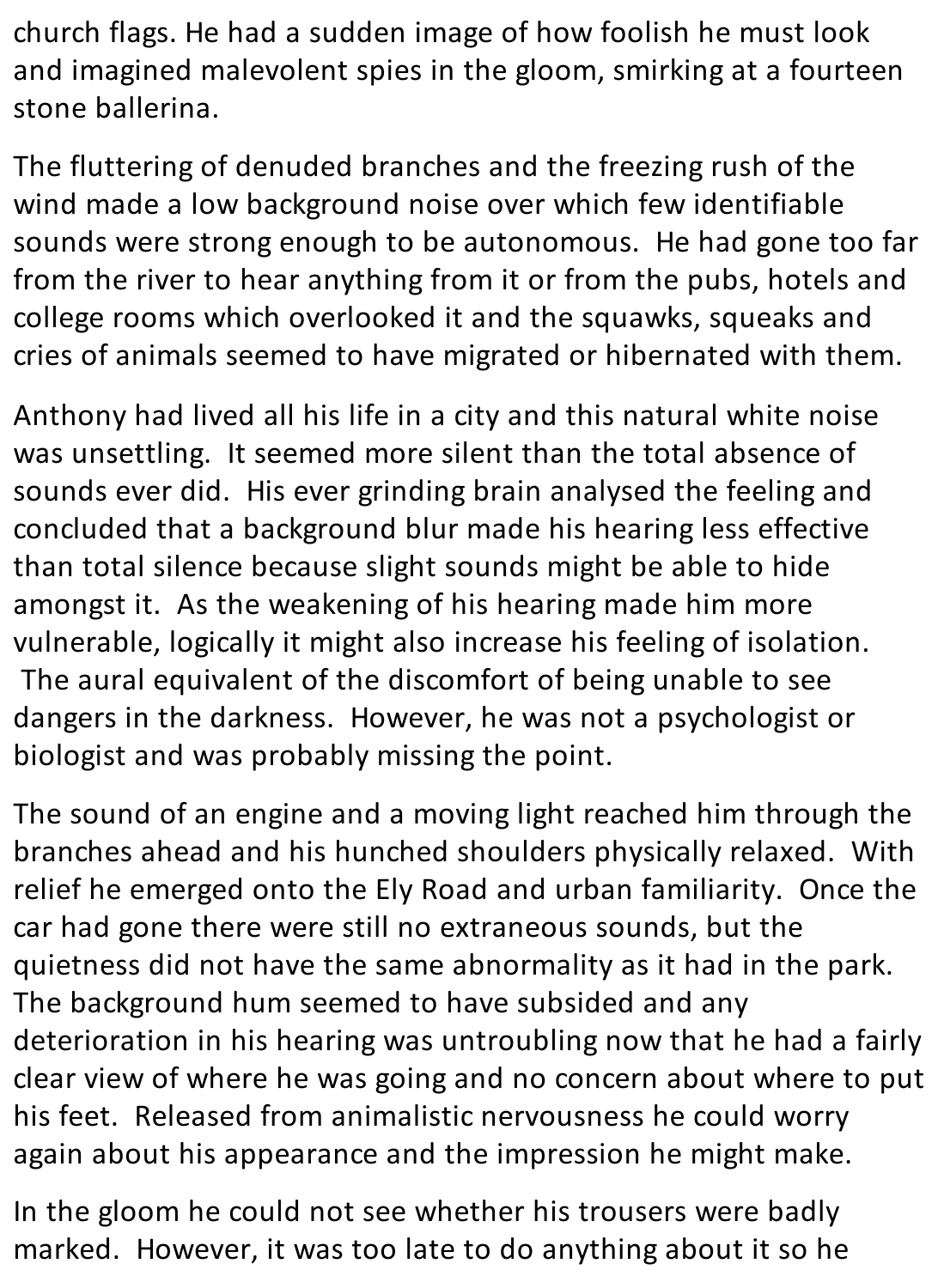shelved the concerns in the dark racks at the back of his mind. On principle he refused to worry about insoluble problems and, having decided that there was nothing practical he could do, he would relegate them to mental obscurity. Sometimes some monster would irrationally shift in this nether-murk and his stomach would clench and his face flush or he would start from sleep sweating. Normally, however, if he ignored insoluble problems, they whithered away in time.

Road lights near the college entrance focussed Anthony's view on his goal like the limelight in a darkened theatre excludes everything outside its thin tube. He resumed his consistent loping gait accompanied by its odd sideward shuffling of his lower arms, a style characteristic of the uncoordinated way in which he lumbered through his daily tasks.

Anthony did not naturally display a sportsman's grace or efficiency of movement. Although his physique and determination had given him some success as an oarsman for a time, his achievement and enjoyment was limited by a lack of technique. After two years he could no longer suppress the dread and misery which flooded into his mind in the unguarded seconds when he first woke on rowing mornings. He had welcomed the excuse to quit which finals had given him and since then he had done little exercise. Quietly, and to his indifference, an excess of flab and a lack of fitness had accreted together.

Even if he had the inclination for sports he did not now have time for any serious participation. His PhD project was moving on and he needed to spend long hours in the laboratory fabricating chemical precursors. Often he monitored his apparatus late into the night during which time, for safety reasons, he could go no further from his fume hood than the laboratory door. He had taken up reading novels and drawing to fill the time in a manner compatible with this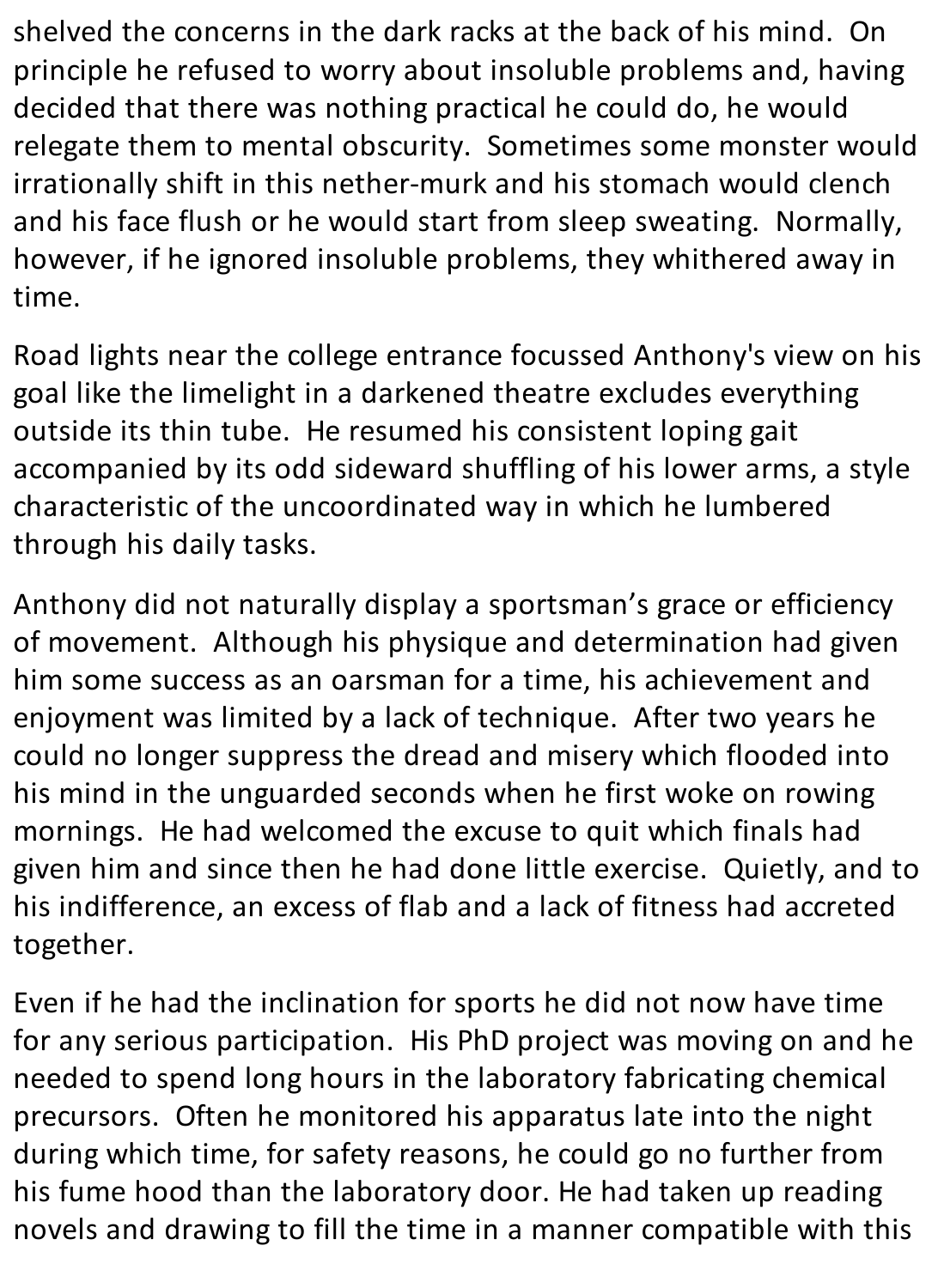lifestyle. Sometimes he would sketch his apparatus or a window frame or an object left on the bench in his lab-book among his methods and results. The sketches were poor but he enjoyed the distraction and the geometry of the objects. He liked structures and patterns most.

The work was beginning to pick up pace and he had recently been obtaining large yields of high quality crystals. This success contrasted sharply with the stories he overheard from other postgraduates. Some said that the whole of the first year of their doctorate had yielded nothing useable, others that their products were impure or unstable. Many were forced to repeat the same experiments continually in the hope of producing anything to test. Most seemed depressed and demotivated by the lack of direction and progress in their work.

Anthony had not spoken much about his comparative success, despite his pride in it. His restraint was not tact so much as the necessary result of the isolation which had been forming around him since his former peer group had graduated and moved on to private research or City jobs. He had found himself, like the mute winner of a tontine of shared history, sole possessor of the scenes of his past.

Initially, he had accepted self sufficiency as compatible with a retiring nature and a respect for order and efficiency. Months later, however, he had admitted that some social interaction was necessary to keep up his self esteem and to let him release the thoughts which were circling his mind. He would also have to get to know more people for there to be any prospect of a girlfriend and he felt obliged to try to find a girlfriend. No-one was seeking him out so he concluded that it was up to him to take the initiative and actively seek out new acquaintances. Unfortunately, this had so far proved difficult.

He had turned first to the obvious peer group of new PhD students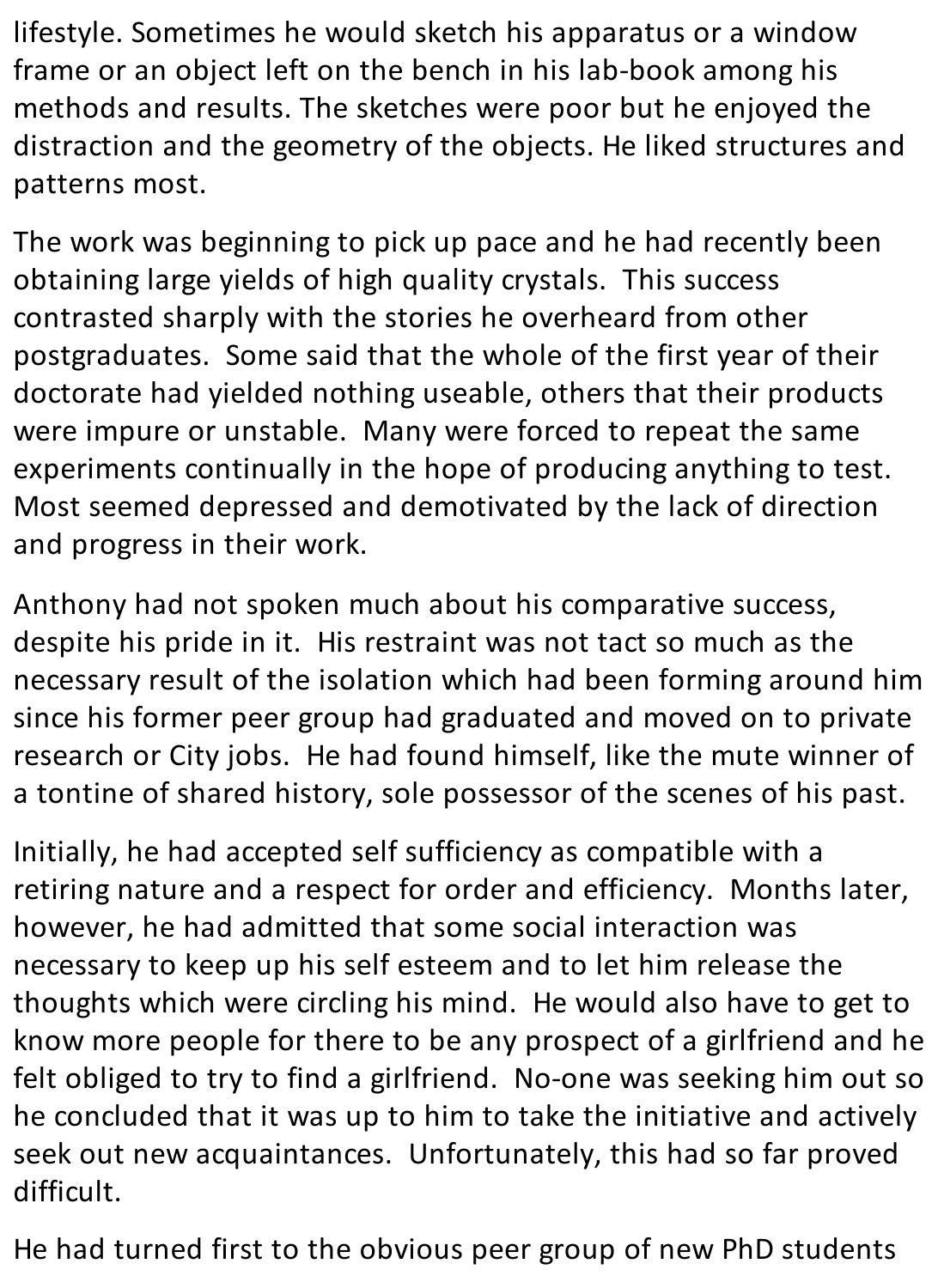who had come from other universities. They were, however, either not his type or foreigners whose conversation, at least in English, was limited. He had no skill or patience to engage them in any other language.

Having made no progress in that direction he had undertaken an unpleasant but frank self assessment. He was no longer a member of any university societies or clubs. The majority of students in his college were either living through a period of their lives which he had completed or already had hobbies and friends to whom they could turn. His interests did not help him to engage easily with new people and he was not charismatic in a way which attracted friends. He had no patience with small talk, knew nothing about football, music or films, was not fond of drinking and had no talent for pool or darts or dancing. As the majority of social events seemed to involve clubs, pubs, bops or sports he had been left with limited options and no great ideas.

Nonetheless, against his inclination, he was determined to persevere. Even if his work was successful, the time it took him to complete his PhD would otherwise become intolerable. In some desperation, he forced himself to engage strangers in conversation and made a point of accepting any social offer which came his way. He had come to believe strongly in the concept of loneliness as a part of the genetic make-up of humans, as it was being empirically proven by the operations of his own mind.

This was why, as the next in a sequence of unsuccessful outings, he now found himself without a torch on the fringes of town wearing trousers covered in unascertained mud stains and shivering within an inadequate jacket. He resisted the temptation to cut his losses and turn around. His current target was promising and failure to follow up on his first invitation would close off any realistic future opportunities.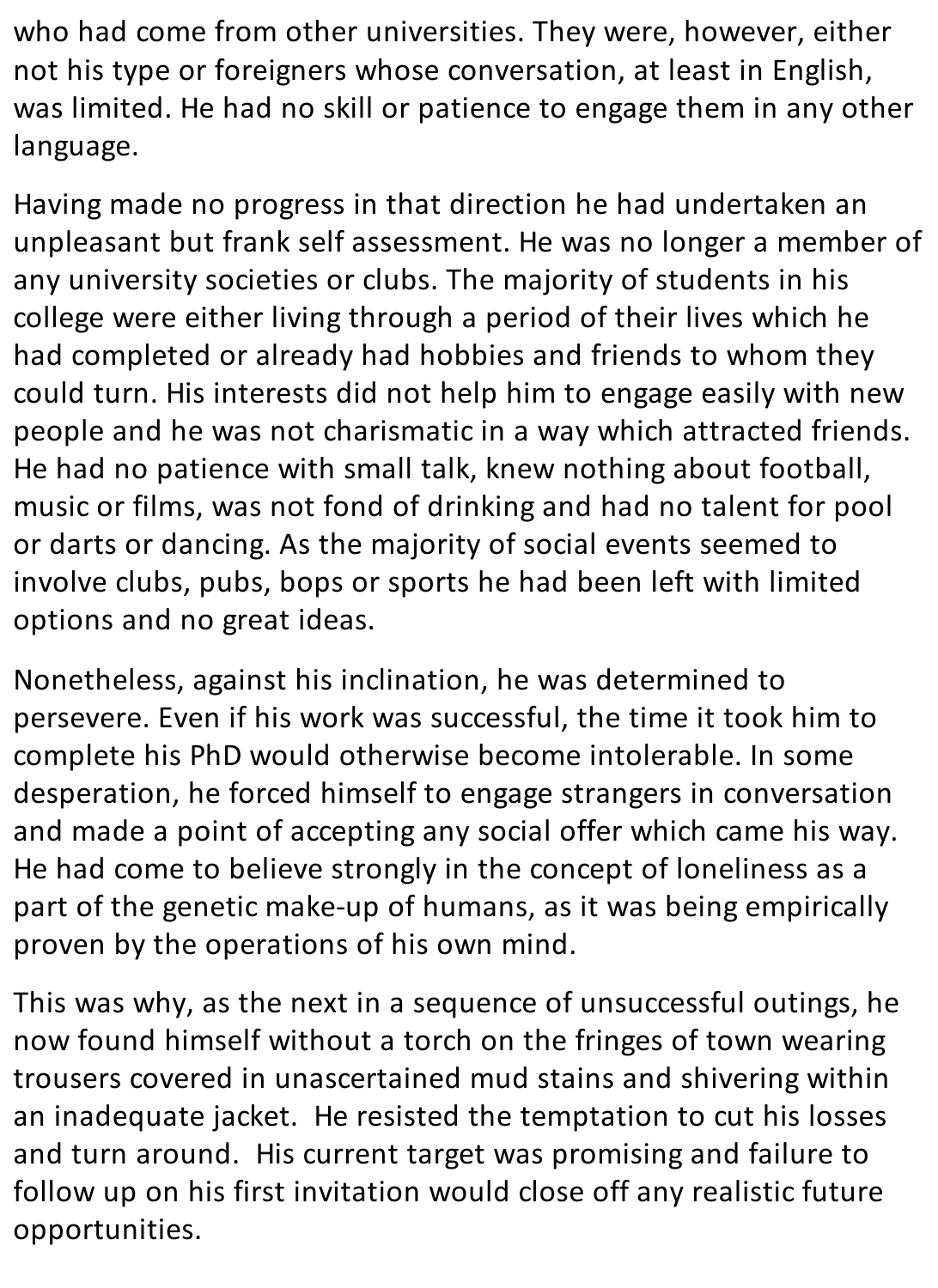His target was Raj, a biochemistry graduate who had not rebuffed Anthony's clumsy conversational approach. Meeting by accident outside Raj's supervisor's office they had had a conversation on the subject of clouds and chaos theory. Both Raj and the conversation had been slightly eccentric but oddly interesting. When Anthony then needed help to test the bioactivity of his crystals Raj had been volunteered. After that they had met a few times in the labs or to discuss the test results and had had a series of unpredictable discussions on esoteric subjects.

These conversations were sometimes difficult due to the odd way Raj had of talking and a strange aloofness which was hard to penetrate. Nonetheless, Anthony had no reason to believe that they did not get on and he was willing to accept whatever friendship was available. He hardly had the luxury of rejecting friends simply on the basis of an erratic conversational style. He had convinced himself that, through the oddness, Raj was intelligent and probably kind.

Recently, during a rambling discourse on the difference between facts and understanding, Raj had mentioned a friend in Berkley who had attended a particular quiz every week since the start of her undergraduate course. Anthony had seen an opportunity and had crashingly interrupted to ask if, next time, he could join their team. Raj's answer had not been an express offer, but, swallowing his embarrassment Anthony had pretended that it was and expressly accepted it. Raj had laughed and his eyes wandered as if his mind had moved on elsewhere. Then he had given the time and place and reverted to his stream of thoughts. When Anthony tried indelicately to find out more about the friend, Raj had been vague and moved the conversation off at another tangent. Anthony wondered whether there was any chance he and Raj's friend might get on.

A car was coming towards him with its headlights on high beam. The glare built up until he raised his arm to hide his eyes in the shadow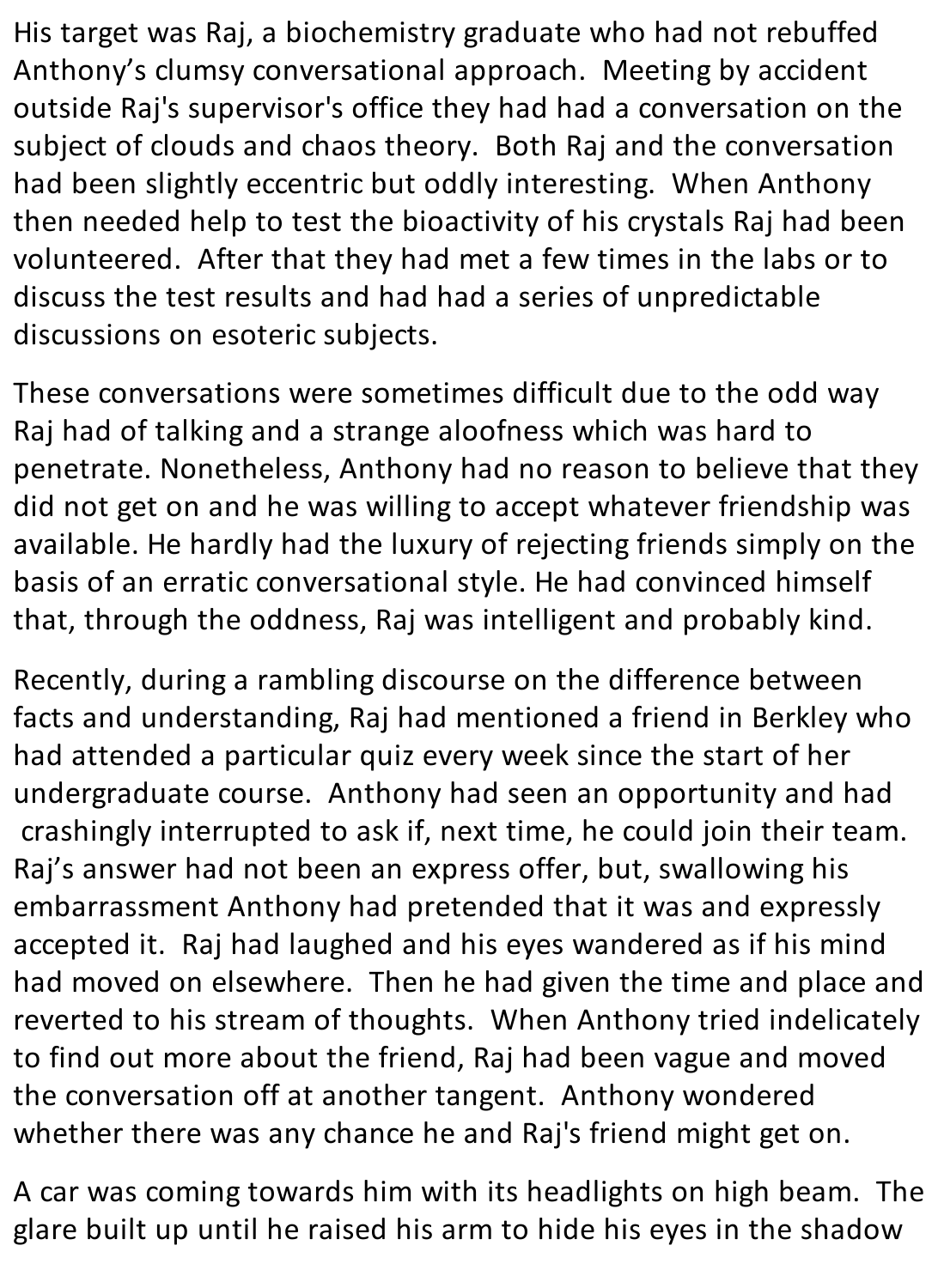in its lee. The glow evaporated suddenly as the Doppler shift changed, to be replaced by a complete blackness with sinking red threads and floating halos. He blinked a few times and stared at the cycle track on the roadside while he waited for his vision to return and the man-made stars to fade. The fine sand which covered the track would be green, however, even in good light he had difficulty with greens and it was irretrievably grey to him now. When the sparks had burnt themselves out he resumed his walk.

The light from the lamps and buildings on the road side gradually grew. It became easy to see and, although he did not notice, Anthony's pace increased slightly. Berkley College was on the left. It was a brick, post war complex of three-storey oblong buildings each connected by a covered walkway to the hexagonal hive of the main college building. The peripheral satellites contained the staircases on which the undergraduates lived. They were arranged so the majority of rooms looked away from the road over the playing fields and the college garden with its modern sculptures in rusting metal and chipped brick.

Opposite the college entrance was a terrace of houses, probably built in the 1930s, with high iron railings and narrow doors, beyond which was a shorter terrace of much older buildings. At the far end a sign was swinging in the wind with the pub name and a picture of a cow. When he reached it, Anthony paused, breathing heavily in the cold air.

As is common in very old buildings, the windows were divided by wooden slats into smaller panes which, Anthony recalled, are called 'lights.' The edges of the lights were fogged in circular frames around the clear glass in the middle. Looking through them was like peeping through a knot hole in a fence or a portal in a ship or down a telescope or microscope. The images of motion inside appeared through the visible section and disappeared again out of sight with a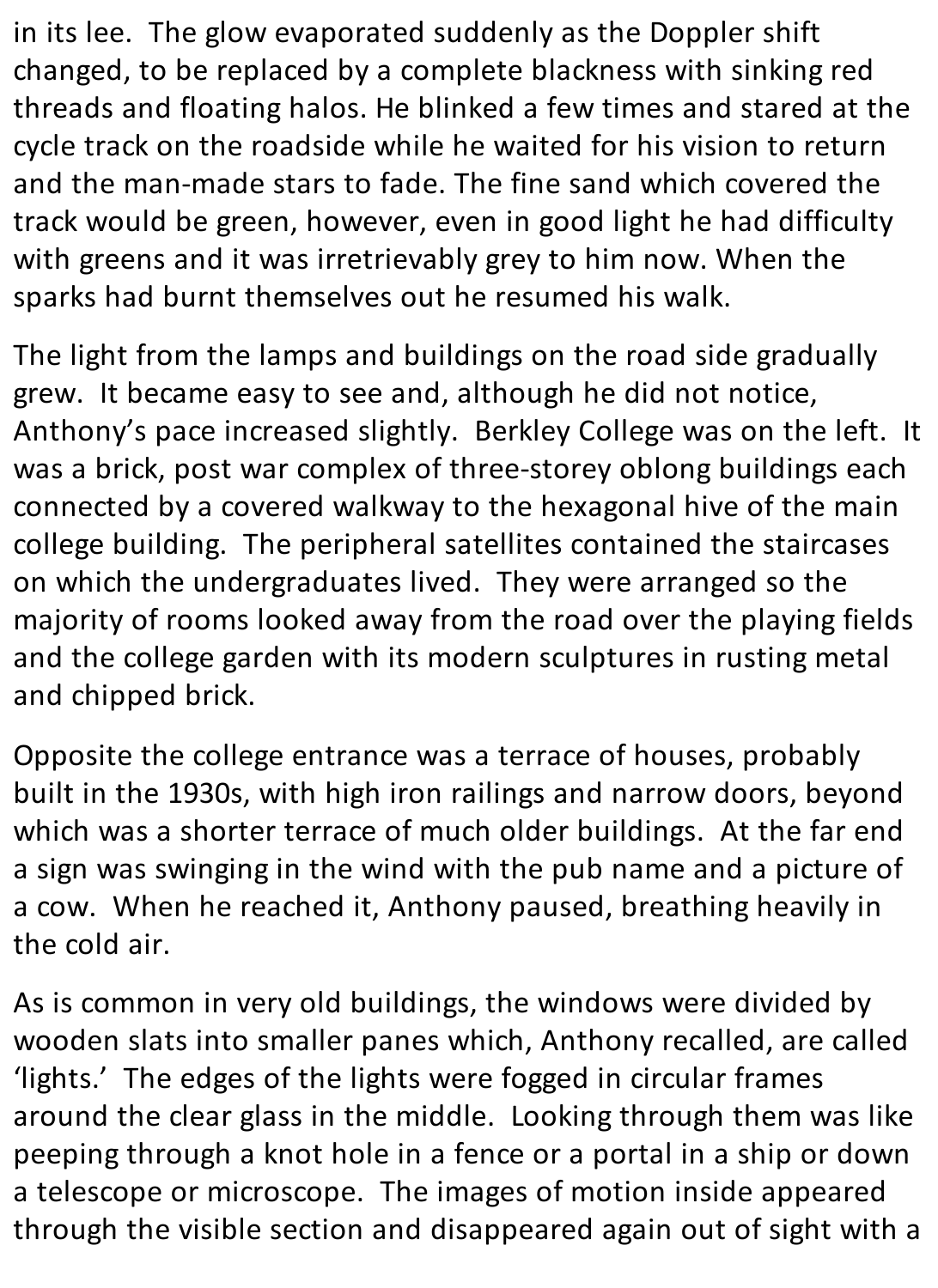suddenness which made them difficult to follow.

Some of the lights had a crack off which the lamplight diffracted, others were covered in growing moss or slime. In places the paint on the frames was peeling off, in others the frames were clearly rotting and the lights rattled loosely with gusts of cold air from outside or warm air from within. The wooden door, which had buckled in the cold or the wet, did not fit smoothly into its jamb and bumped open and closed with the same gusts. The latch was tied open with string but would probably never have met its catch due to the buckling. Anthony knew that looking at the door and the building and the lights was procrastination.

The door opened and a disorganised bunch of four students stepped around him with looks of surprise. Anthony nodded at them, bit back the embarrassment of being found peering in the windows and examining the door in the cold, and went in.

There was just time to see that the door opened onto a corridor between two large rooms before his glasses fogged over completely. He took them off and shook them in the air. His eyesight was too poor to find Raj without them and he was obliged to wait indecisively until they cleared.

The pub was steamy and smelled strongly of last week's spilled ale and rising damp. The noise was complex, loud and indistinct with the same quality of dislocation as the wind and the rustling of leaves in the park. He could feel a tingling on his skin from the sudden change from cold to warmth. A fat man in a red top squeezed past and Anthony hunched instinctively, prey to an unknown threat. The weakening of hearing and eyesight again made him vulnerable. He sneezed violently.

The glasses began to clear from the middle so he put them on. He could see directly ahead although clouds continued to obscure any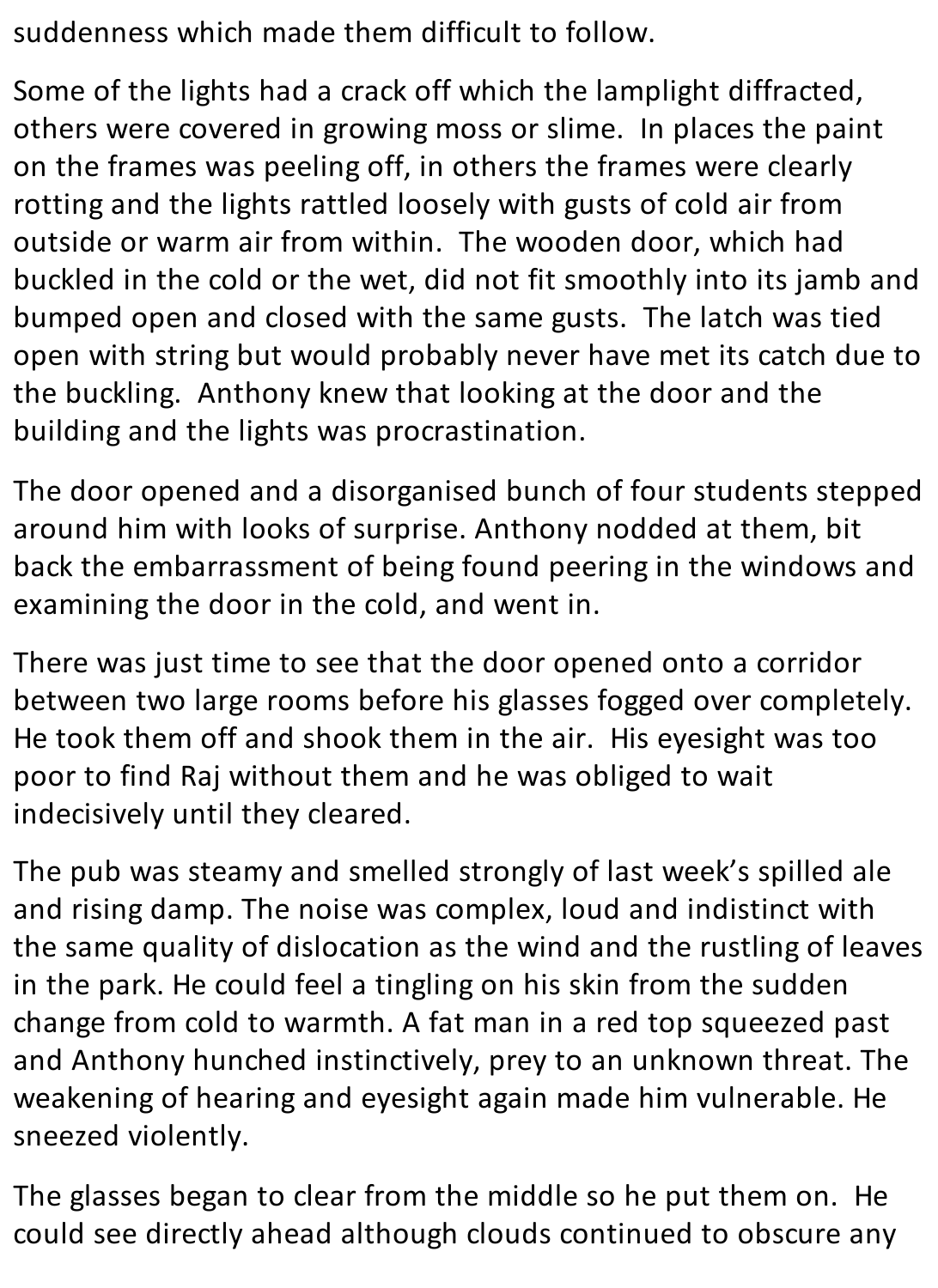peripheral vision. Images and objects swam suddenly into his full vision like they had appeared in the lights of the window. It was like the fully shaded and partially shaded zones created by an eclipse, only in reverse. Penumbra and umbra.

The pub was the amalgamation of at least two houses and their stables producing a labyrinth of interconnecting rooms. The ground floor had three levels with one or two steps joining them usually under low hanging wooden joists. There were two bars and a host of partial walls and interconnecting spaces in which tables were concealed behind standing drinkers. Anthony searched the whole maze at least once before spotting Raj alone at a table staring imprecisely at a wall lamp. He breathed deeply and approached the table.

Raj was slim, almost gaunt, with long arms and fingers and fine features under heavy black hair and eyebrows. Although he was tall, poor posture often gave him an academic and unworldly deportment. His eyes were a light brown and often misty or unfocussed behind old fashioned wire frame glasses. Anthony suspected that he was quite good looking in a boyish soulful way. Raj was sitting awkwardly with a rounded back and seemed to be thinking.

"Hello."

"Good evening Anthony; what a pleasure you are to see." Raj spoke slowly and often quietly as if his voice reached you from a long way away. He pronounced Anthony with an affected 'th' sound which Anthony did not himself use. Anthony sat down.

"Has no-one else turned up?"

"Quite the contrary, as you shall see. Lucy seeks the ladies', after ordering Baileys. Darren is fulfilling her command, assuming he does not require a hand. No doubt he too would seek ladies and may be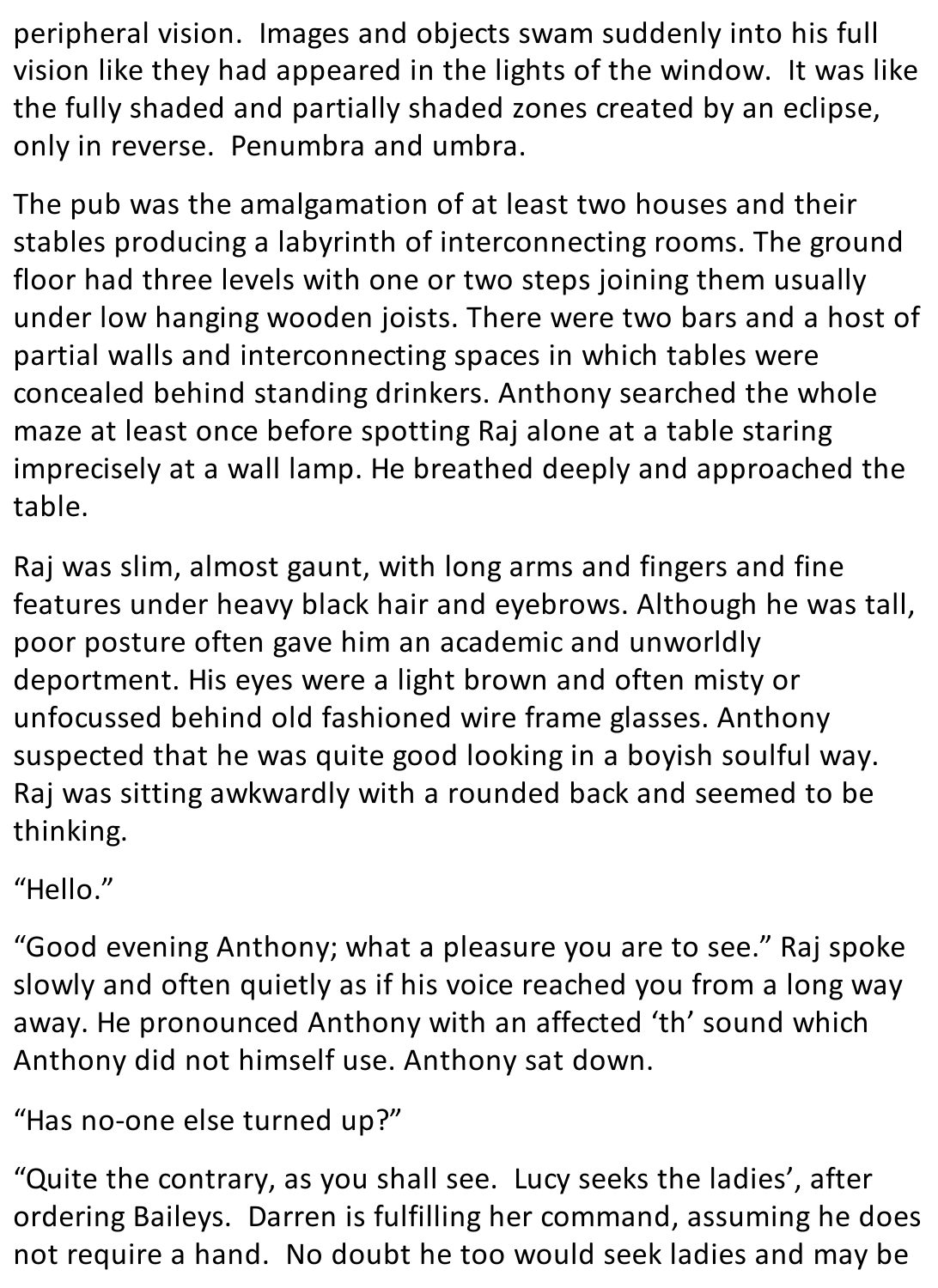delayed on that score. Should he succeed in doing so that is. I hope his tarrying is not great, however, as I have a desire for a drink which I would that he would sate. I would go so far as to say that I have a burning desire for liquids. "As the hart pants for cooling streams" as Wodehouse, or whomsoever he quoted, would no doubt have it. I have been distracting my desires by considering the lampshade over there."

"What have you concluded?"

"I haven't concluded. That would preclude my further consideration of the lampshade. You should never reach a conclusion when you have nothing urgent to do. A conclusion concludes whatever you are doing. If you reach a conclusion you will have to think of an alternative occupation." Raj's diction was very precise and his accent posh and geographically unplaceable. Despite his Indian colouring his Englishness was undeniable.

"Very whimsical. You sound like Alice in Wonderland."

"Did Alice speak whimsically? I like to think of it as fluffy thinking. Fluffily." Raj moved very little when he spoke. He did not accompany his words with hand or body movements or, most peculiarly, any change in facial expression. When he smiled it was an action of its own, not an accompaniment to speech; he smiled, or laughed, or frowned because he wished to communicate by a smile, a laugh or a frown. Although Anthony could see no logical need for words to be accompanied by gestures or physical movements, their absence was distracting. Combining with the quietness of his voice and the abnormal way he spoke, the lack of gesture made it difficult to follow Raj's words over the background noise.

"Alice! Alice? Who, the fuck, is Alice?" A short fat man had swung up to the table from behind Anthony. He was no older than Anthony and Raj, however, his hair was thinner and was obviously receding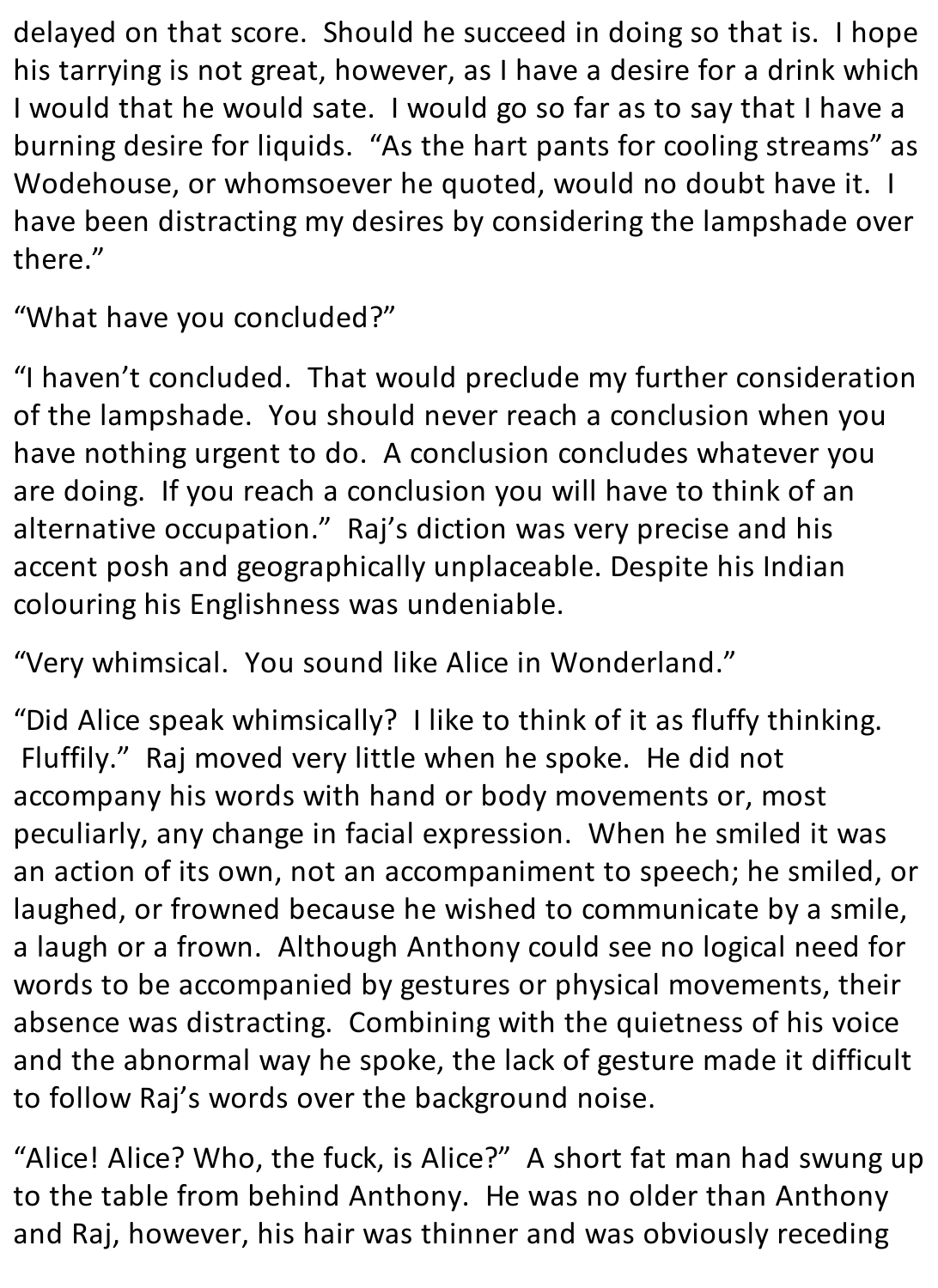from his temples. He looked unhealthy, not only because of his weight, but because of the sheen on his skin and a brittle look to his hair which is sometimes seen in smokers. His face was round with heavy eyebrows and his whole countenance was red as if he were blushing or hot. His ears were curled, stuck out too far and appeared too small for the shape of this head. He was smiling and there were beads of sweat on his forehead.

Raj seemed almost too far away to have noticed the interjection and made no comment. Undismayed, the newcomer turned to Anthony. His movements contained excessive energy and no part of him was ever quite still. He held three drinks in a triangle formed by the fingers, palms and thumbs of his hands which jigged and reeled, but somehow did not spill. His gaze was confident, challenging and cheerful and was concentrated and directed into Anthony's eyes from deep within a face padded with fat. He shivered with confidence and his lip was curled into a smile as if he were laughing at a private joke.

"Hi, I would shake your hand but I'd drop this lot. Here, can you take, like, the end one, while I put these down 'cos I'm not really very good at this and not a lot of practice you see, I don't like to buy other people drinks, in that y'know it is expensive and ultimately unprofitable."

"Darren, who this is, is the possessor of a commercial mind. He believes in the teachings of the ultimate profits."

"Darren." Darren nodded his self introduction, "That's for the spectre at the table we call Lucy," he indicated that a slim glass of clear liquid was to be put at the spare seat.

"I thought you said Lucy wanted Baileys." Queried Anthony.

"Definitely not what she asked me for. She was, like always, like, well, how can I put it, uh, perfectly clear on that score. Like y'know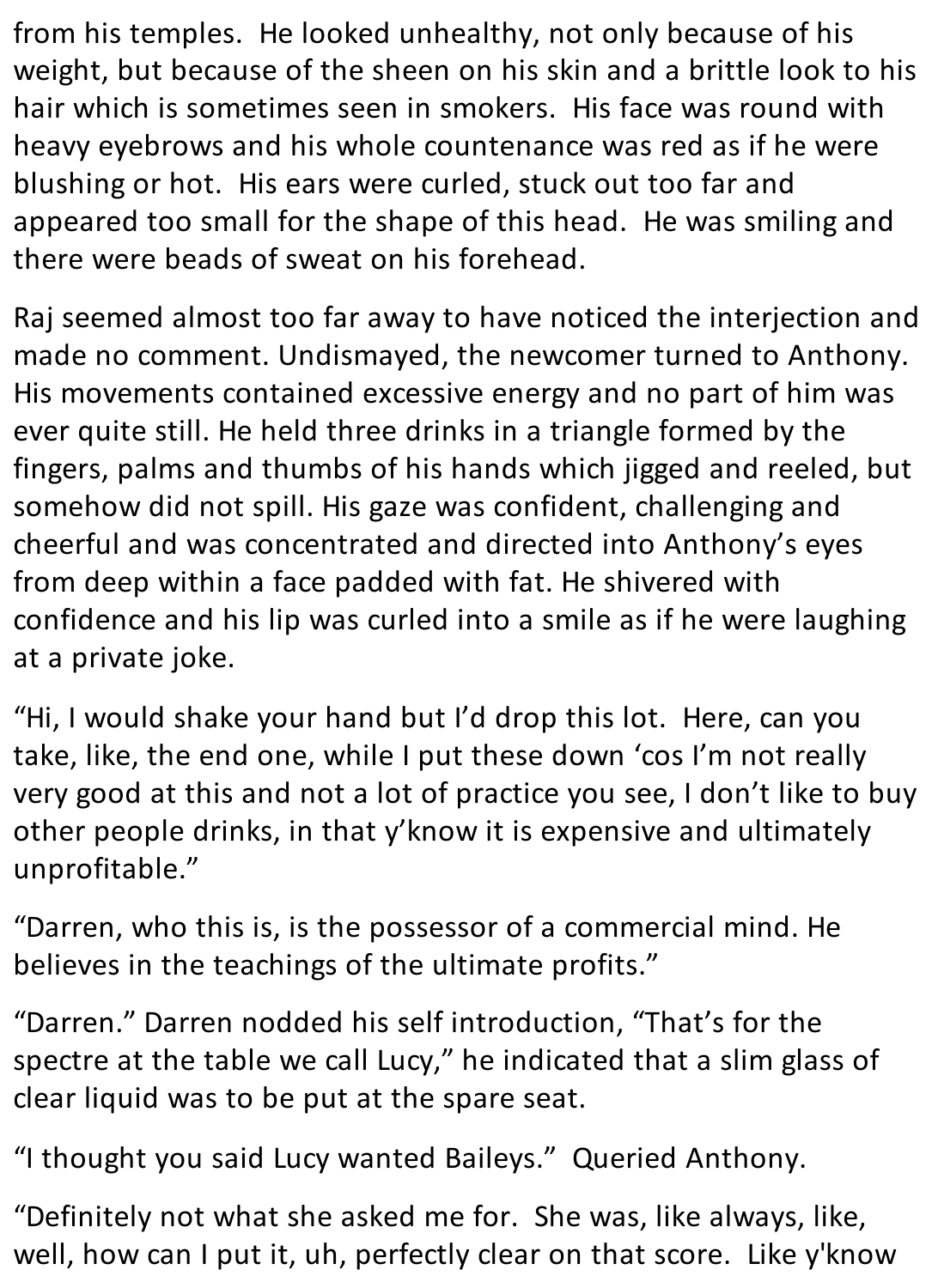every score." Darren was still smirking, still following his private joke.

"Lucy has indubitably directed Baileys, it may be that today is not, however, the day on which she did so. It perhaps reinforces the eminent sense of my not taking, neither prosecuting, orders. I, unlike Panama, will not be dictated to successfully."

"Raj is, you-know, talking out of his hat again."

"Hat, hot air, fluff, sense and turkey. A word can sink a battleship, condemn a man to death or start the creation of the universe. Whether its import is a swine-cast pearl, a mot juste or just a mot, depends upon how you see it."

"like its in the eye of the beholder or something and one man's fruit is another man's poison and other clichés to the same effect, only more long winded in your case. I can't help like thinking there is 'tho a joke on 'Just a mo' here somewhere." Darren's intensity had temporarily been directed at Raj, but now he switched it back to Anthony. He sat down heavily, banged his elbows on the table then leant right forward, his scarlet silk shirt hanging away from his chest draping to where his middle pinned it to the table-edge. The private smile became a leer as he jibed with Raj but his deep sunk feral eyes kept reverting to Anthony as if gauging his value in some way.

While he talked, Darren violently painted the meanings of his words in the air, flaunting his physicality so no one could forget who was leading the conversation. Anthony watched the clubby fists waving their arcs. A pair, or three, thick black hairs grew between joints on the backs of each of his fingers and his nails were off-yellow, brittle like his hair and split in places. The quick shared the bleached pallor of the skin under the nails. Accidentally, Anthony caught Darren's eye and a penetrating stare from black irises out of keeping with his apparent joviality. Darren's eyebrows moved up and down like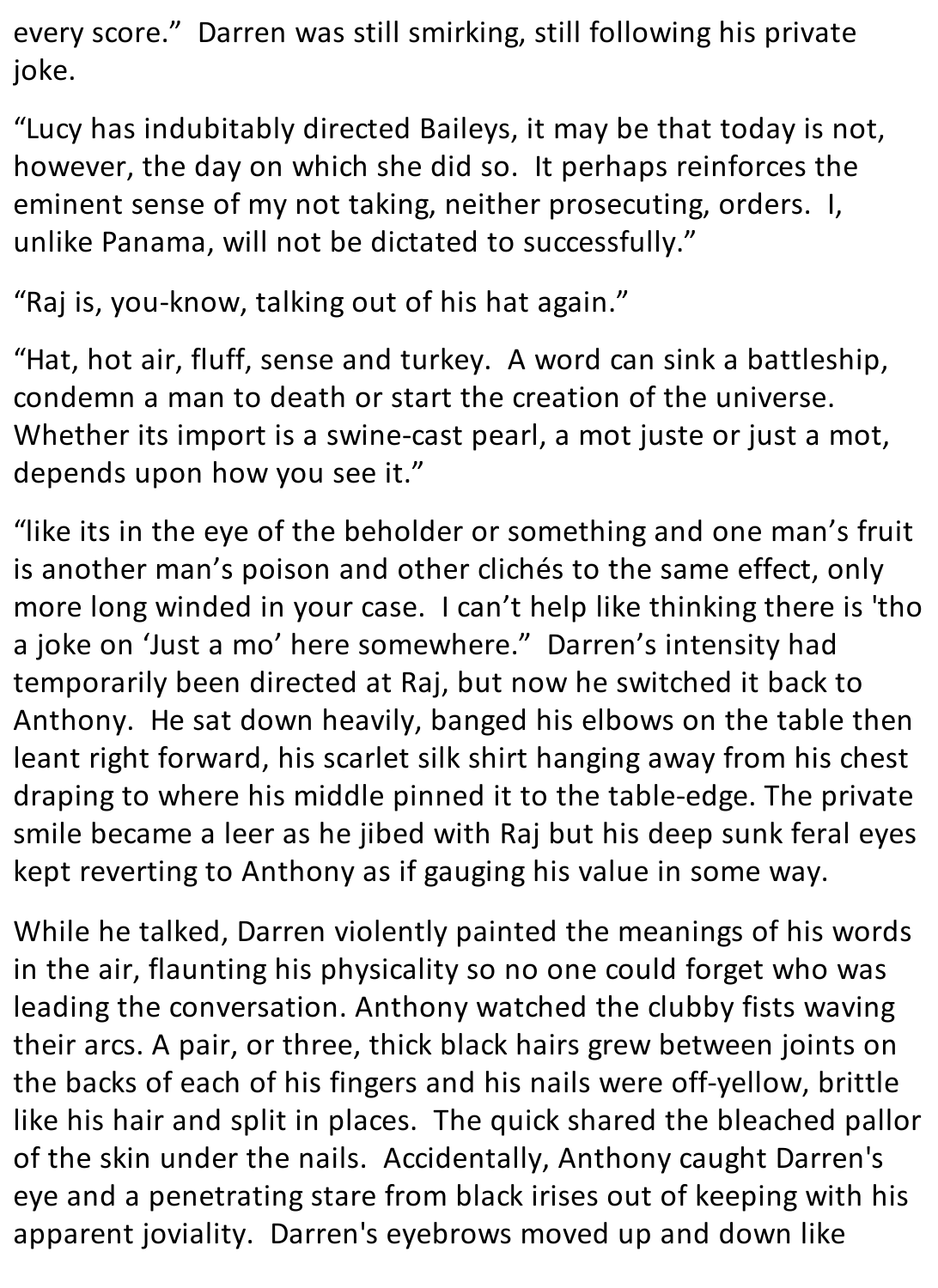blocks in the hands of a puppeteer while his face creased in a puppet show of the thoughts which did not show in his eyes.

Anthony was dragged back to the present as Darren laughed completely, rocked back onto his seat and convulsed with his eyes closed. If there had been a joke Anthony had missed it. For all he could tell it might have been made by Darren or by Raj, or might not have been a joke at all but merely Darren's internal smirk breaking the surface. Whatever the cause, Raj remained impassive, now looking at a poorly framed picture of a boat which was part of the over-decoration on the walls. Many objects were displayed, each of which might have come from a car-boot sale, in order to provide an acceptable pub environment while avoiding any expensive items or any exercise of taste. It was the current style.

The table fell silent while Raj was enthralled by the boat and Darren was gasping back the breath which his exertions had pumped out of his great chest. Anthony felt pressure to do or say something.

"Right, I'll take the chance to get a drink then." Darren nodded to him vigorously as if this was the best idea he had heard in months. Each gesture crinkled up the rolls of fat around his neck. Raj made no motion and seemed almost as if he had not heard the statement. After a further hesitation Anthony fought his way through to a bar.

When he returned, the loudspeaker was announcing the quiz and a third person was sitting between Darren and Raj. Even on first sight from behind, there was something odd about her appearance, something which became odder as he got a clearer view. She was small even for a girl, but that was not what struck him. There was something else, something more structural as if she was not so much a person as a collection of body parts in a bag. She sat hunched with a domed back and one shoulder lower than the other like you might see a vagrant boy with a hollow chest or an emaciated old man on a third world street. It was not the posture of a girl or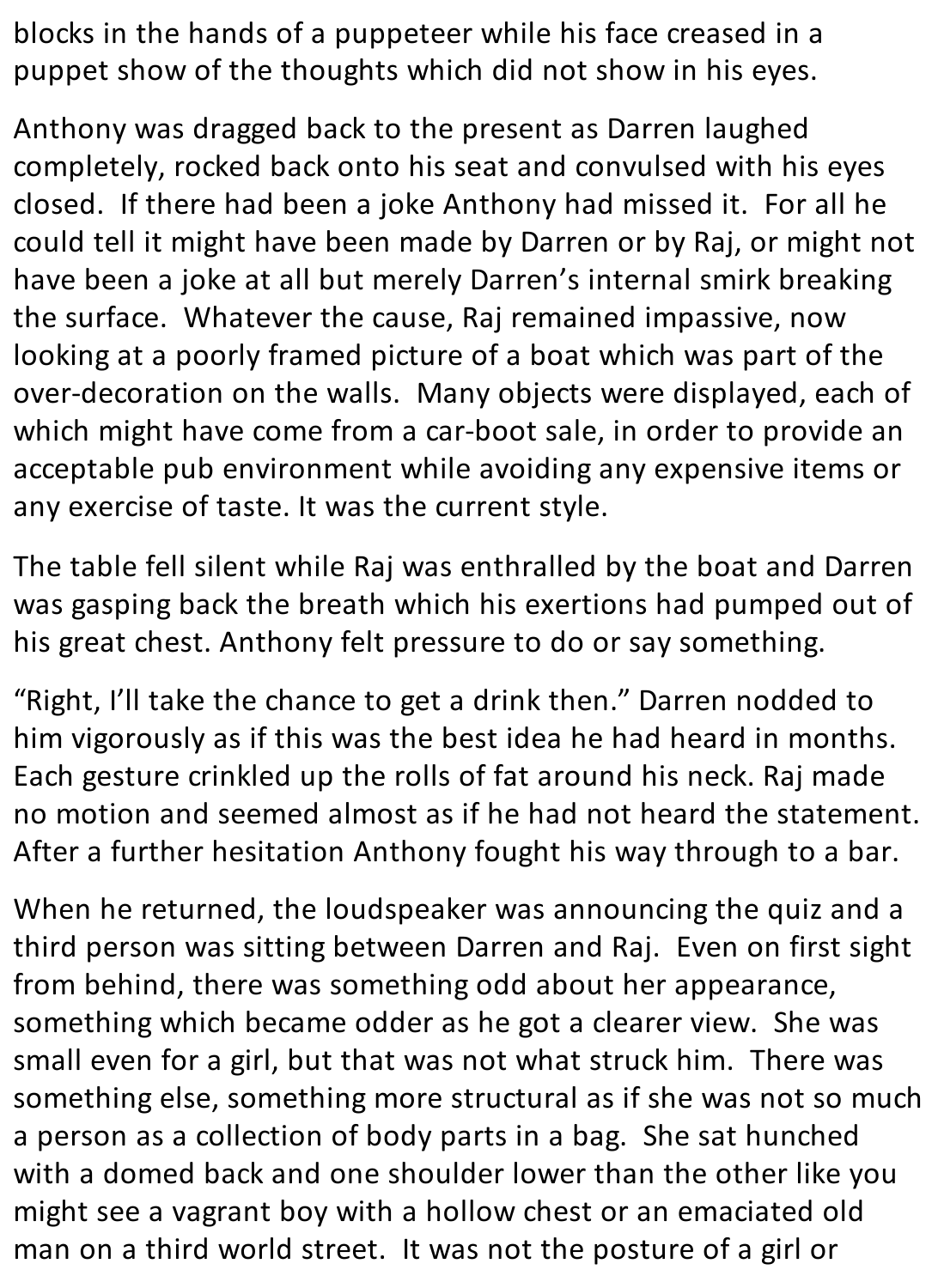woman of any age. On a female its inelegance was almost offensive.

Her head behind red-brown hair was held gawkishly like a candyfloss ball inclined at an angle to its lolly-stick. Her hair was disordered but not in a stylish way and its periphery was a corona of split ends and static, like Umbra and Penumbra. She wore an oversize Michelin-man puffer jacket in an unmistakeable yellow green which people would call neon, although it was closer to the colour of chlorine gas. Anthony could not imagine anyone he knew taking so little care over their hair and clothes or even buying a coat like that. Personally he saw no logical reason not to leave your hair unstyled and wear bright clothes if you wanted to, but he knew that most women did not think that way. His sister, for example, would certainly have a great deal of acid things to say on the subject.

Raj was still looking at something far off. Darren rocked back and forth gesturing at some note paper with his grin and gaze shivering between the pen tip and the girl's face. This dual focus was interrupted as he caught sight of Anthony and his eyebrows lifted his lips on invisible strings into an all consuming smile. He swung his whole frame to face Anthony's approach.

"Welcome to 'Cecilia's Sextant.' It was the only like name we could agree on and we've like stuck to it as a winning formula, you know three from three - the unbeaten team and any discussion on changing is going to be ultimately unprofitable so you won't like don't even y'know go there 'cos you're like the late boy on the scene and late boys have to take what's on the table if that is there is…"

"and it has been the 'only' name, as you put it, since at least two years before I ever met you." Her voice was nasal and sharp and certainly far from diffident or demur. It seemed bitter or possibly just impatient. Anthony could not tell which, although he knew he would not like to be on the wrong end of it. She did not turn towards him as he came round the table and gave no physical sign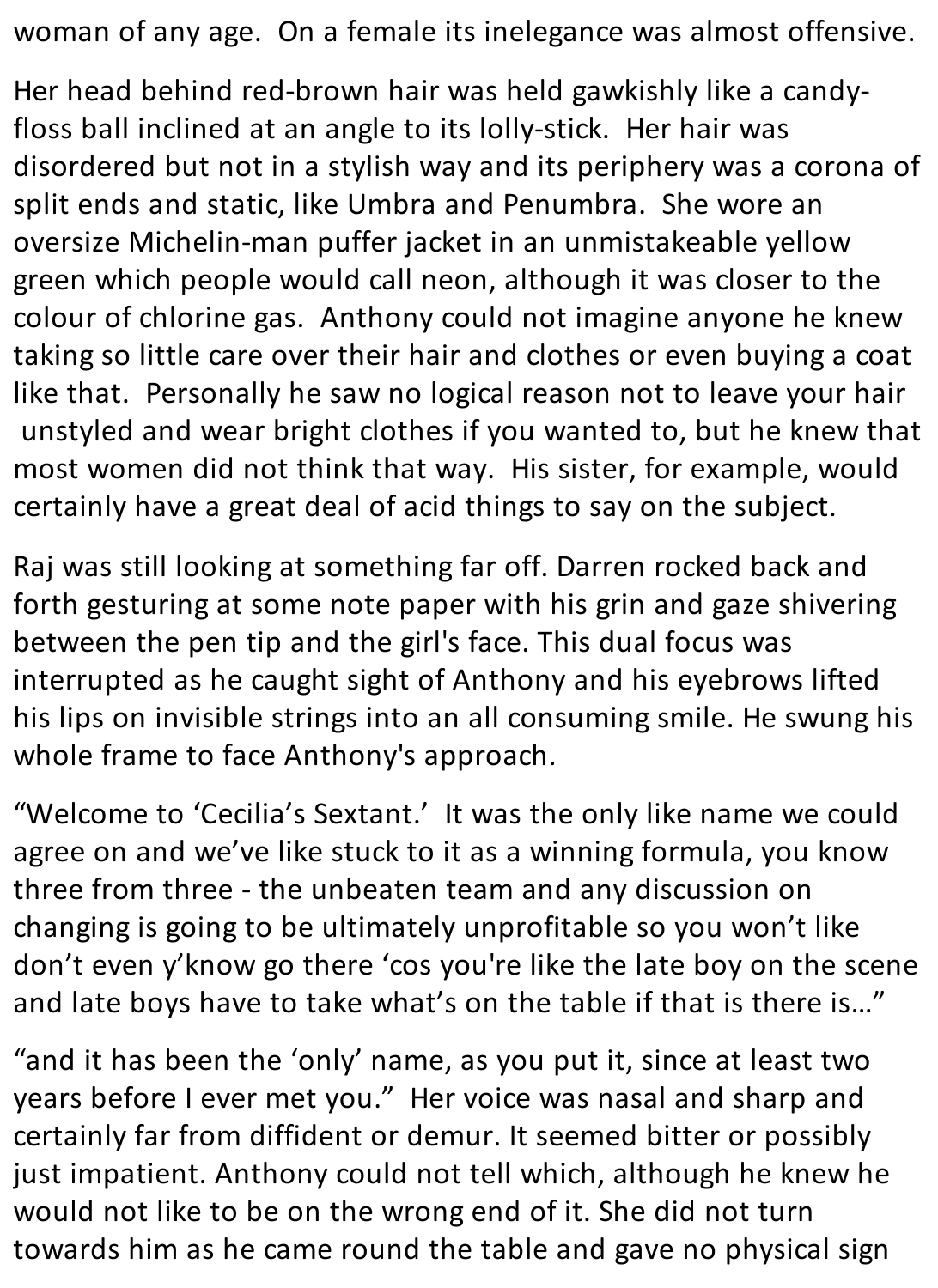that she was even aware of him. He wondered whether he should take the initiative and try to introduce himself. Introductions were always difficult because they never seemed to fit naturally into a conversation which had already begun.

"ahhh, those y'know heady bacchanalian days, before ever you saw my face, when like the sun had his hat on …

"the lark was on the wing, the snail his thorn; something on some other thing and gods had not yet been born." Raj's gaze had drifted back from the far oceans with their yacht cruising in the tropical sun. There was warmth in his eyes as he looked at Anthony but no smile on his face. Nevertheless, without being able to say how he gained the impression, Anthony sensed that Raj was relieved that he had returned.

He only got his first full view of Lucy's face after he had sat down. She was not like any other person he had ever seen. Her head was thin and tall, her cheeks seemed to suck in as if she were starved and the skin was a pale cream which even in deep winter looked unhealthy. Her forehead was unnaturally high under a hairline which formed an unbroken arch with its highpoint at the top of her head. The abundant candy-floss curls were dragged backwards without any attempt to impose a style and her hair stuck out above her left ear as they had been left and as the static kept them.

The first thing he saw within the frame created by this hair, and the dominating feature of her appearance, were her glasses. Their lenses were half spheres fitted into perfectly circular frames of thick steel wire. They extended beyond the width of her face on either side and down to a point almost level with the bottom of her nose. Like great crystal balls they reflected, caught and glowed with the room lights. They magnified her eyes and eye sockets so that looking directly at her was like volunteering to be examined by a microscope. The weight of the glass and the height of her hairline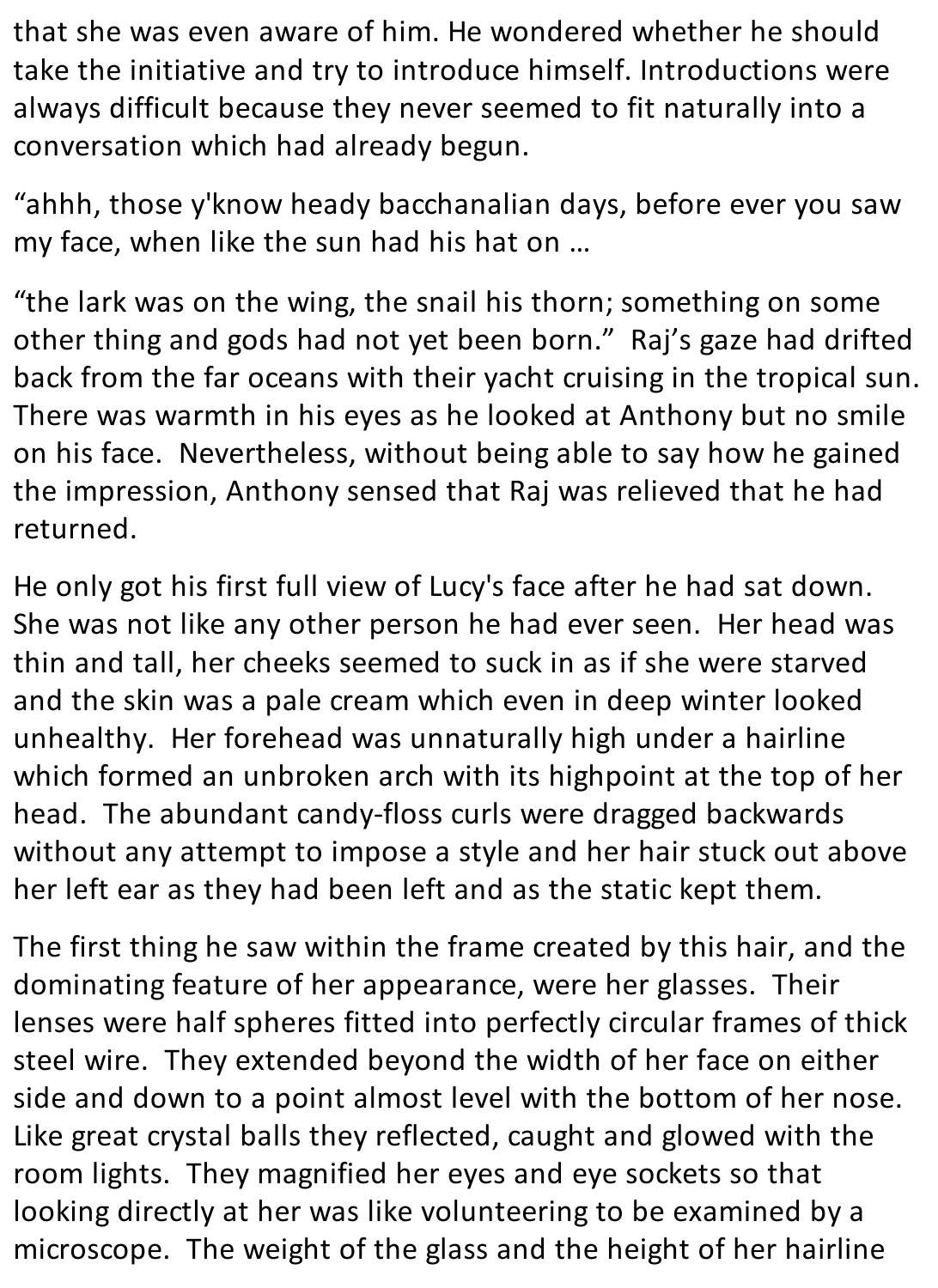gave the illusion that her eyes had slipped too far down her head and been left to swell in a great desert of forehead.

The rest of her features seemed crushed into a tight melee around her chin. Her nose was taught and thin which left her mouth as the only feature which, with its full and naturally red lips, could be described as pretty. She wore no makeup and at places there were clear pock marks of former spots and burst blood vessels.

Her gaze through the fishbowls disturbed him. Her eyes were too still as if she did not blink; or perhaps she did blink but did not focus, or focussed but did not follow movements with her irises. Whatever it was that was abnormal, Anthony felt uncomfortable before her, especially when her face was turned towards him. He felt apologetic, then guilty for that feeling. Pausing to be objective he catalogued his inappropriate and embarrassing responses. He felt foolish, charitable, pompous and patronising. But mostly he did not want to look at her.

"Some might say the gods have still not been born." She spoke sharply.

"Ah, M'lady, you should like not look like they seemed to used to have done upon life in such a metaphysical sense, it is ultimately pointless, fruitless and bootless."

"He calls me 'M'lady Myopia.' Darren's charm is of a special sort." Lucy seemed to address Anthony for the first time although as she did not turn her face towards him, he was not certain. The bitterness was no more pronounced than previously and she spoke in a level tone. Darren was smiling broadly to himself and the table.

"Are you going to tell me who you are? I can't imagine these two doing so."

Anthony felt uncomfortable, then felt sorry for her again, then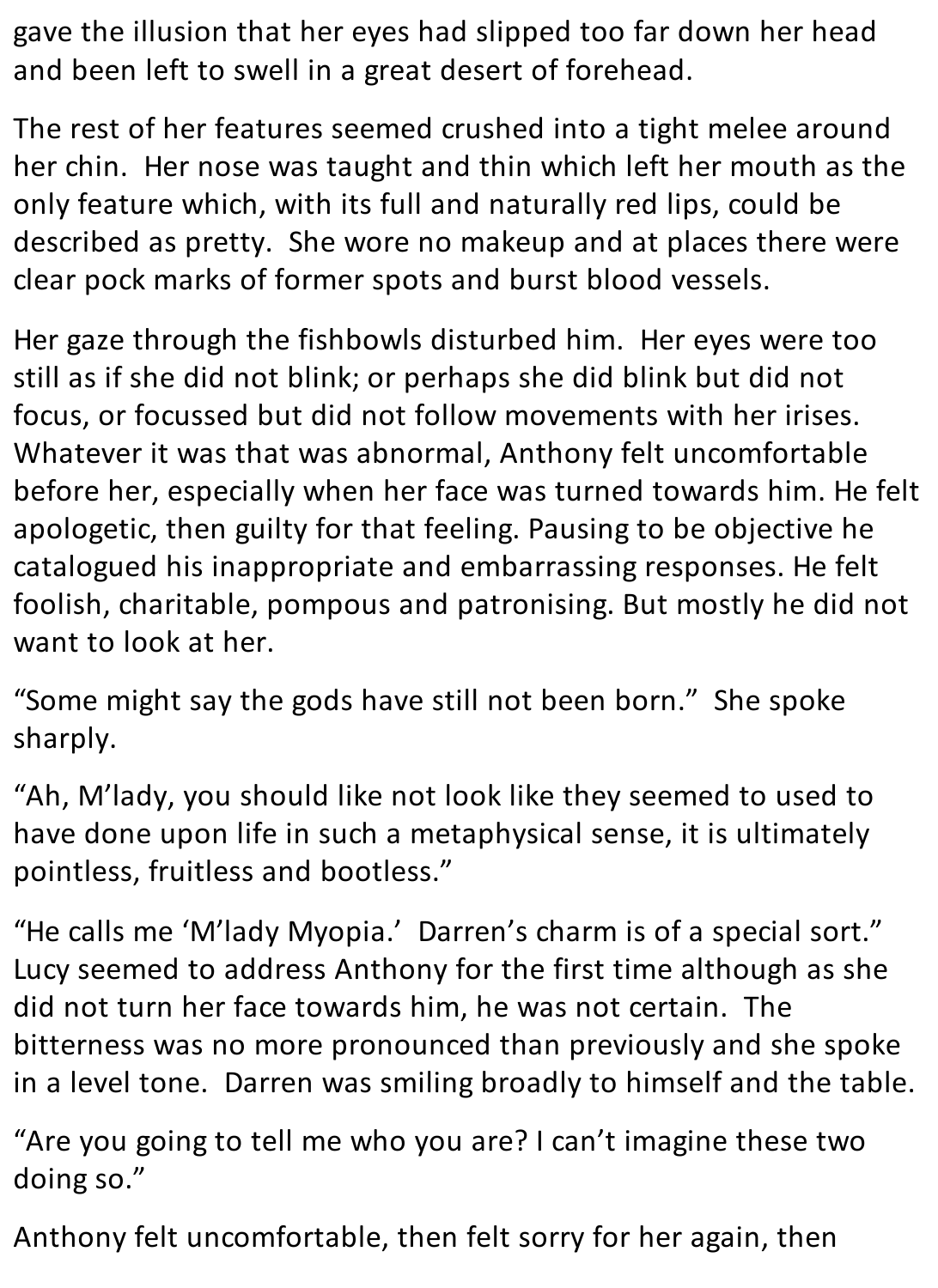wondered if she was challenging his right to be present. He was angry with Raj and Darren because she had put him on the spot. But there was no aggression to her question and no logical reason to regard it as a challenge. He must learn to engage more easily with new people without suspecting that everything they said was meant as a criticism.

"Hi. Uh, well I'm a Chemistry Postgrad."

"Perhaps Marx was right. People define themselves by their work. I take it you've found some way of putting up with Darren then." Anthony did not understand this comment and had just opened his mouth to ask for an explanation when Darren lurched forward dangerously. His elbows crashed down on the table and the glasses on it shook but did not fall over.

"You a Chemistry grad? I thought I knew all the chemicky lot. I'm next door at the Scott Polar research labs but I spend like more time in your building than mine." Darren was beaming and almost buzzing. He interrupted picking at a hangnail on his left hand to run fingers through and over his flattened hair. Every movement was accompanied by his body shaking with positive cheerfulness. There was a painful scraping noise as he adjusted his seat to lean even further over the table.

"But surely you must have seen me  $-1$ " hardly not going to be readily missable." To the accompaniment of the creaking of his chair legs, he sat violently back in his seat while he pulled a face like a supercilious angel.

"I can be a little noisy." He said as if admitting adultery to a lecherous friend.

"I don't hang around the coffee room much."

"Neither do I. They don't like me in there and don't let me trundle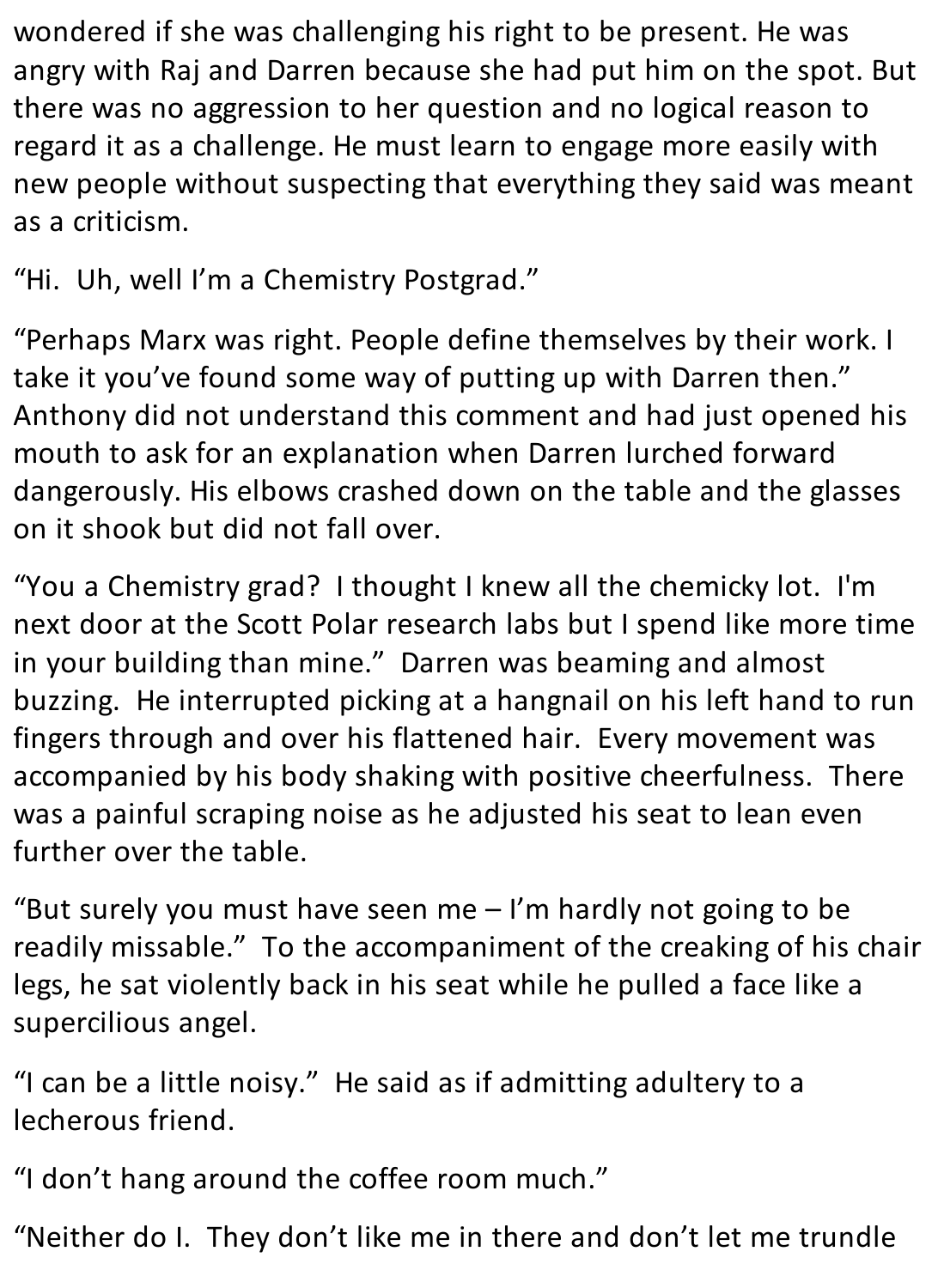gently in so I well like spend a load of time in the y'know atrium place with the balcony outside the round the thingy lecture halls." Anthony nodded indicating he knew the place. "But what are you doing. Probably like everyone else- badly?!"

"No, not really. I can't complain. It's been going quite well."

"Anthony is anomaly. He is approaching unique among the chemist clique. His are the works which work and comparison to whom makes those who fail aware of their failure," Raj's intervention surprised Anthony. In the face of Darren's insistence and Lucy's appearance, he had almost forgotten that Raj was present.

"Really, no wonder you're like not around then much. Too busy with all the like stuff coming out the funnels and stuff and so you must have like well... what've you made?" Darren had bobbed forward again and down in the wells of his fat cheeks his eyes contracted like almond seeds turned on their sides. Something about his eye sockets reminded Anthony of the buttons on overstuffed leather sofas which hold the seat padding to the frame. They were, however, shinier than buttons and Anthony sensed acquisition in them.

The loudspeaker screeched and Darren's immediately raised hand cut down the response before he began it. Darren focussed on Lucy's lips and then his pen tip. His gaze continued to shoot between the two as he strained in concentration on the air and his chair and the table shook slightly with his keyed up sincerity.

"Right well, we'll start with an easy one to wake you all up. First ten questions on the first page and then hand them in at the bar. First question then. Who succeeded Henry second on the throne. English throne that is."

"Wat?"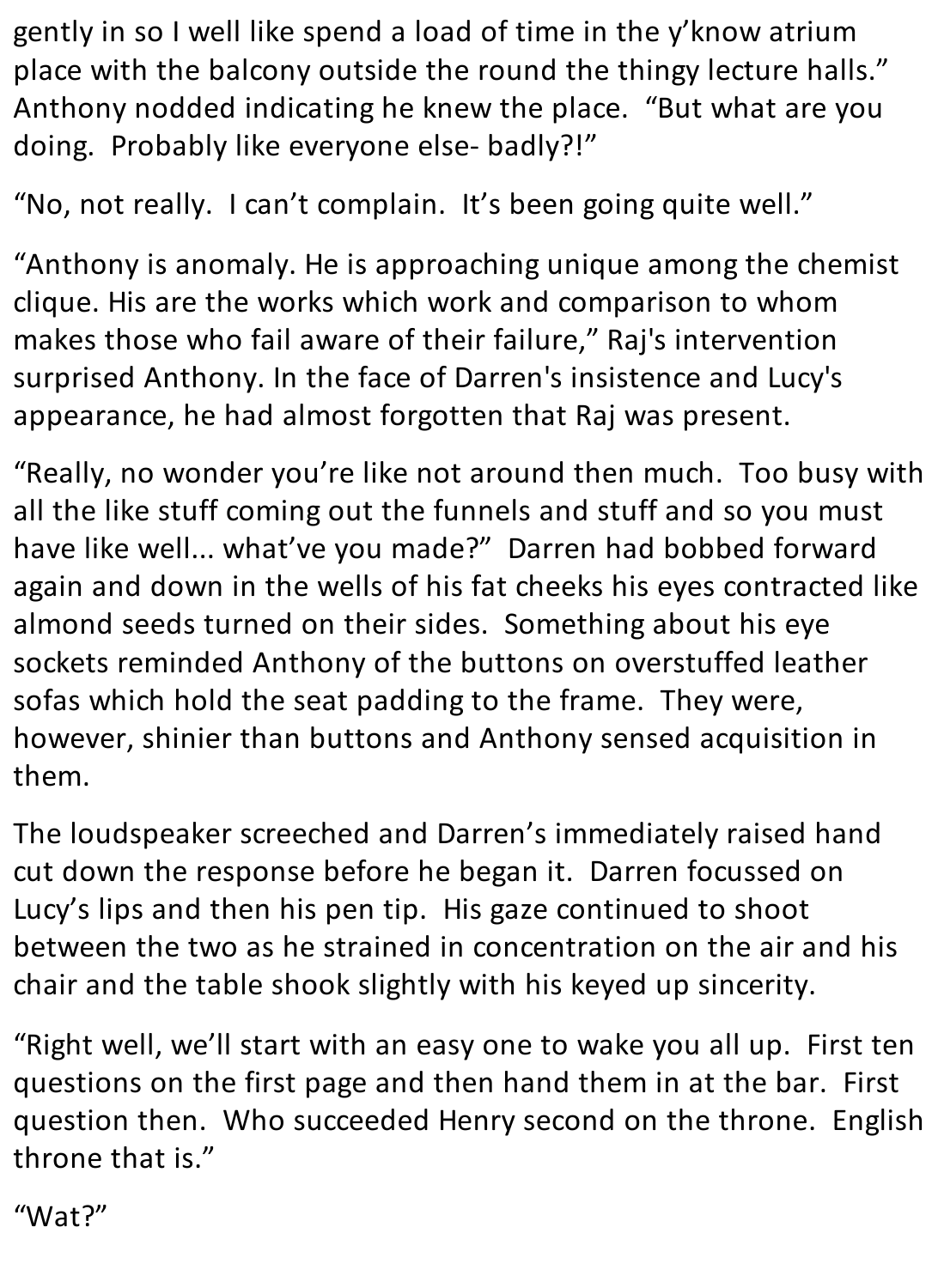"Who followed Henry the second?" Anthony clarified for Darren.

"No – 'Wat' as in Tyler. Like half the toxic twins as like he would have done if the peasants had been less revolting and more revolving." Anthony did not understand this but Darren was too consumed in laughing his private laugh to elaborate.

"I think you'll find that was Richard the second. You are only two centuries out. The answer to the question by coincidence is Richard the Lionheart." Lucy spoke levelly as if she had been proved right in expecting the worst.

"Dicky Lion-heart." Repeated Darren pronouncing each syllable slowly as he wrote it.

"Question two. Who was the arch enemy of the three musketeers?"

"It seems as if someone has only bothered with one page of the encyclopaedia," commented Lucy.

"...and therefore the like answer is?" asked Darren. Lucy did not smile, nonetheless Anthony gained the impression that she was enjoying herself.

"Roquefort" responded Lucy.

"Rock-fort" repeated Darren as he wrote it down. "Who was he then?"

"He wasn't – It's a cheese. The answer is either Rochefort or Cardinal Richlieu. Or Milady de Winter. Bad question."

"Question three. Who betrayed Thomas More in 'A Man for all Seasons.'?"

"Richy Rich." But Darren wasn't buying it this time, he simply stared at Lucy and oscillated slowly side to side. They began to argue tentatively and warily like Olympic judo players looking for a hold or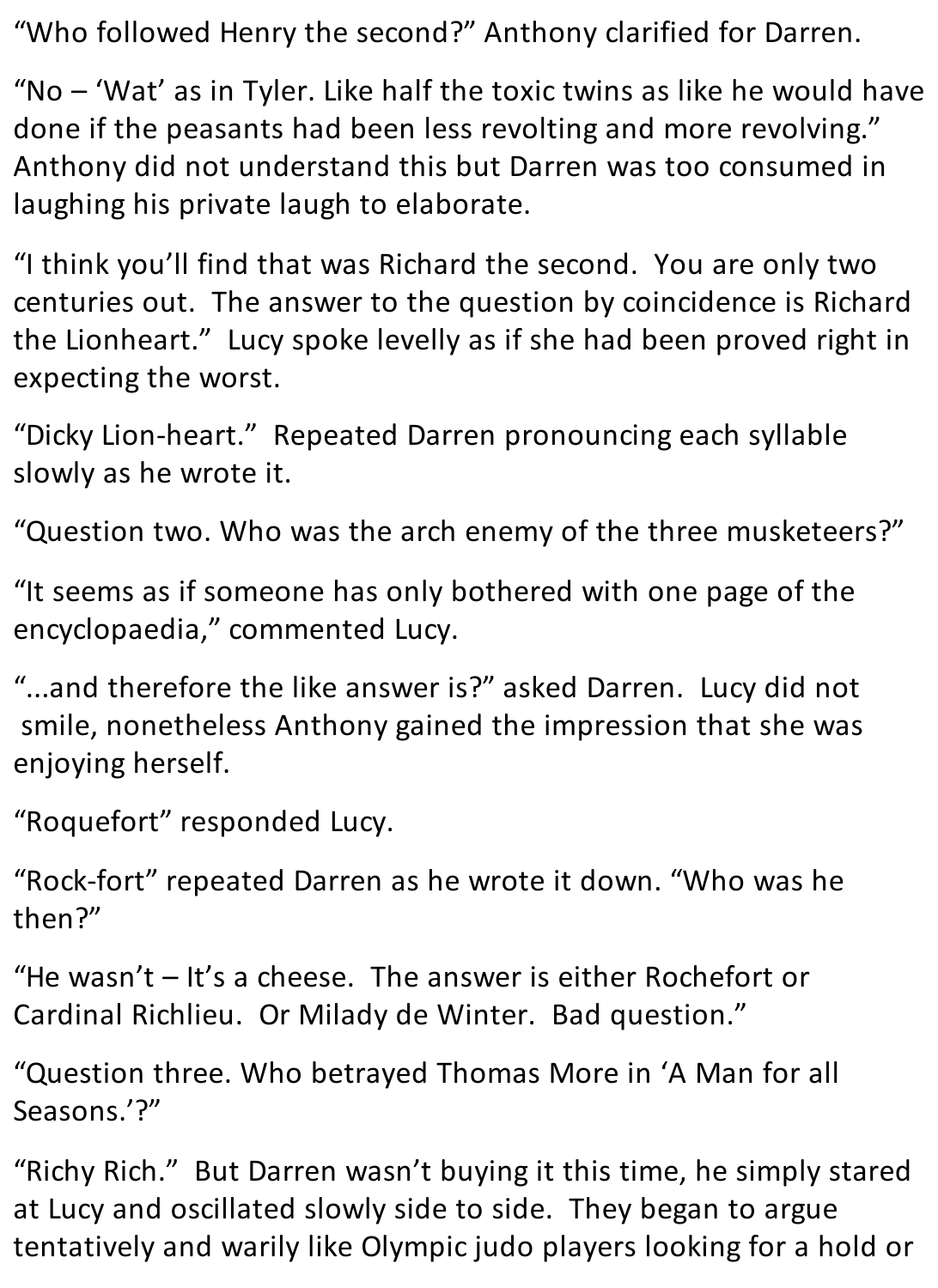a weakness. Anthony looked at Raj but Raj did not appear to be listening, he was watching Lucy. Occasionally he blinked slowly but did not smile or frown or offer any assistance as the questions proceeded and Darren and Lucy rowed. Presently a negotiated solution on the first ten questions was reached and Darren rocked back and forward until he managed the momentum to get up and take the paper to the bar.

Lucy stood up too and walked away from the table through the crowd. She was perfectly balanced and confident if not graceful. It was possible that she walked with one arm held slightly out in front of her. It was possible this was to protect her from unseen objects and passers by.

"How does Lucy know so much?"

"the oddest hath borne most. Or at least Odilia has. We that are young shall never know so much nor live so long. She reads a lot. Perhaps the time on her hands weighs so much a book is light by comparison. Odilia, by the way, is the patron saint of the blind, Lucy has enlightened me on a number of facts of that kind."

"So her eyesight is not so bad? She can read books?"

"It is remarkable what you can do if you have no option not to and what you will do to prove that you cannot be stopped from doing it too. Do not let your view of her vision be limited to her lenses." Raj paused as if he had finished all he had to say. Anthony waited. Almost aggrieved by having to continue, Raj spoke quicker to conclude the explanation: "She has a magnifying glass - by holding the text up to it and leaning over she can read fairly clearly. Each word requires her concentration. Perhaps that is why she remembers that word. When her eyes are tired she has little option but to think. Perhaps that also helps. But she can read and consequently she does. I know few if any who know more and in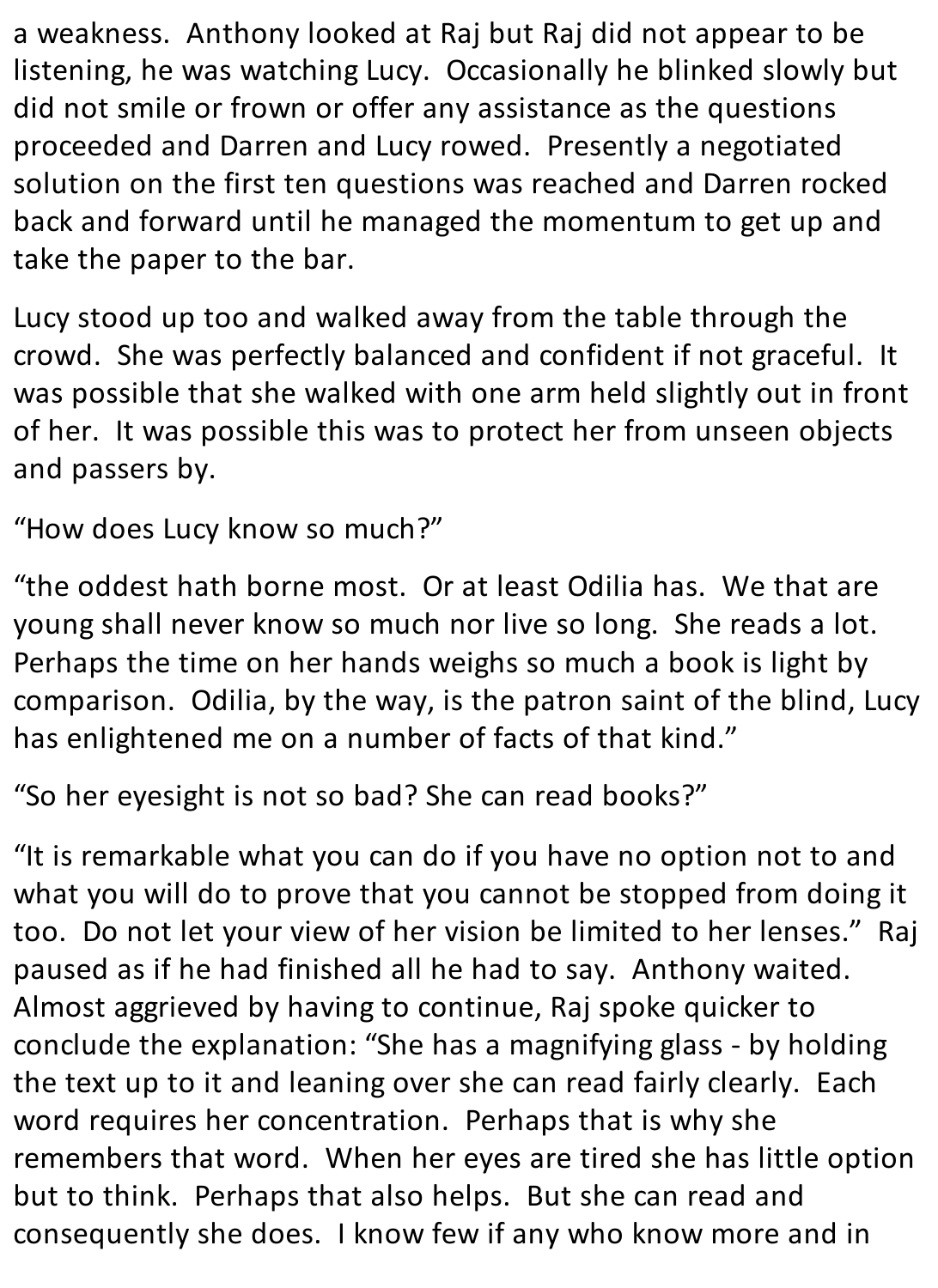that I include all of the University Professors of esoteric subjects and those who universally subject us to their professing on esoterica."

Darren returned and began to spin the pen about his fingers. He fidgeted, smiled, pouted, opened his mouth, closed it, looked over his shoulder, squirmed on his seat and looked over Raj's shoulder. Lucy returned from the toilets.

"Other than a chemist what do you do with yourself?" Anthony jumped slightly, he had been thinking of other things. Brought back to the present he stuttered slightly. Lucy, however, had retargeted her attention on Darren without waiting for his answer.

"Did you meet your friends at the bar?" Anthony detected a slightly sarcastic tone to this question as if she expected it to surprise Darren. Darren looked trapped and cast a quick glance and a frown at the bar. Then he smiled and looked over his shoulder again. He pushed back his chair and stood up before leaning back over it and tipping dangerously forward above the table.

"I'd better go speak to… Back in a mo. Just a Mot. Ha, see I knew I'd like there was a joke on that. Well. Probably, I'll…" he stepped away.

"Odd way to speak about your friends. You haven't answered my question." Lucy had reverted to Anthony who had been watching Darren shove his way through the knots of students in college scarves towards two older men by the bar. One of the men was tall, the other short and muscular. Both seemed rough and were dressed differently from the casual uniforms of the students around them.

Lucy picked up the pen and the next sheet. She adjusted her grip with care and laid the page flat with her right hand. That hand stayed holding the top corners while with her left she deliberately wrote out 'Cecilia's sextant' in an even, curly script. She wrote directly under her right hand which she then slid smoothly down the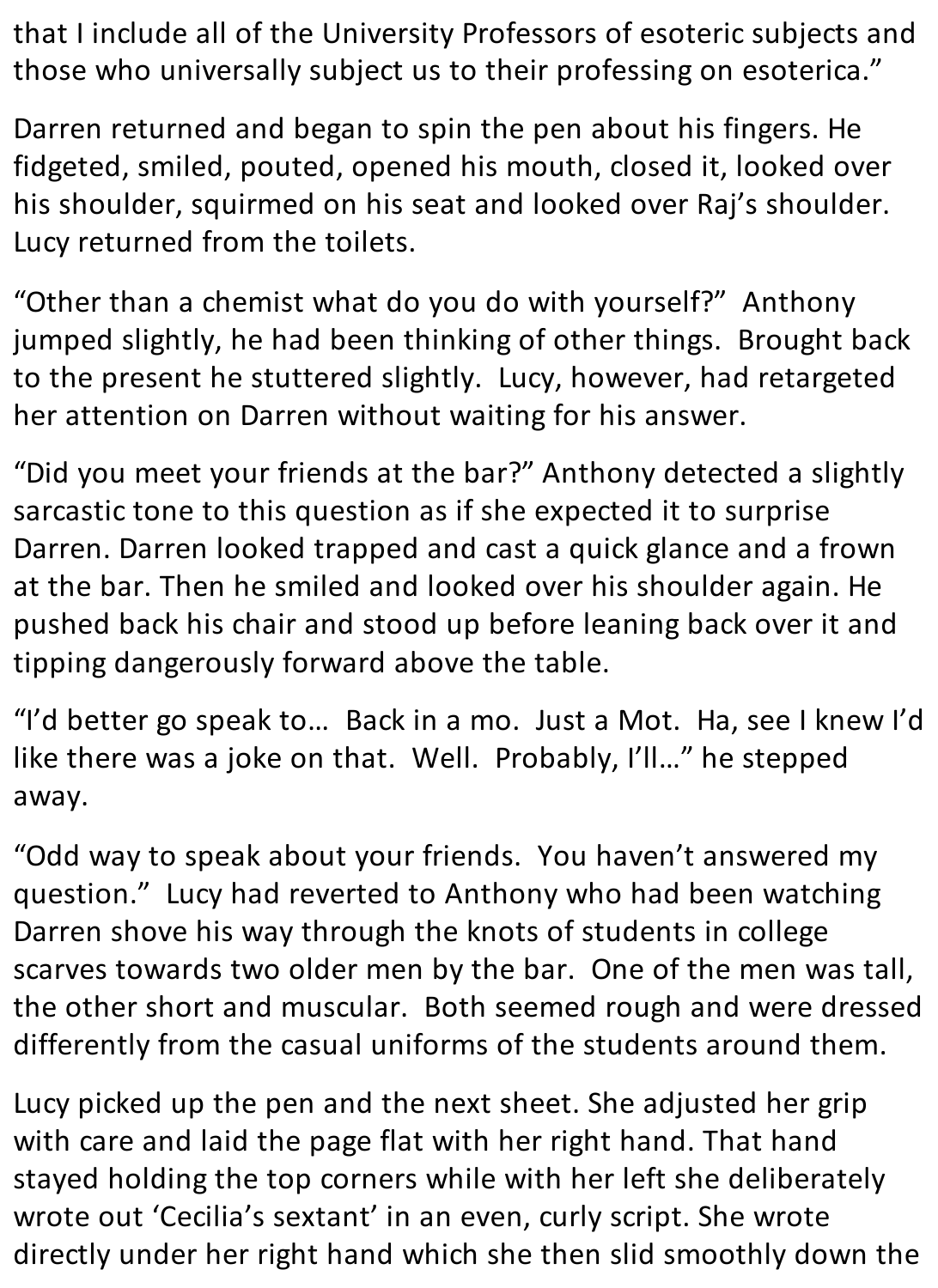page until her fingers were level with the bottom of the script.

"Well. There's not a lot to say really. I read novels. I used to row. I paint and draw. Well I used to paint and now I draw."

"How many cardinal points does a compass have?"

Lucy wrote the letters 'four' and her hand slid down the page to the bottom of the new script.

"What do you draw?"

"Structures mostly or things out of books or photos. I like the geometric designs the Arabs use on buildings. Buildings and other things sometimes. But mostly I just draw things I can see. Objects on the desk and so on." Anthony thought too late about this description and flushed with embarrassment for callously picking an interest she could not relate to. Raj continued to ignore their conversation, his eyes were on Lucy's shoulder and he was blinking slowly again.

"I have always loved the pencil drawings of Da Vinci. Also the anatomical ones of Gray. To be able to draw fact and make it appealing in itself is a marvellous skill. I've always been intrigued by the effect of religious architecture on congregations and the reputation of the Church. I cannot claim an interest in Arab architecture in the same way but I see how the Alhambra may be in the same class." she responded.

"What does 'Ceasar' as in 'Julius Ceasar' actually mean?"

The question saved Anthony from hiding his surprise. Lucy carefully wrote 'the hairy – a joke on his family's baldness' and slid her hand down the page.

Darren did not return. Lucy filled in the answers, each time her hand crept down the page in a graduated fashion. At no stage did she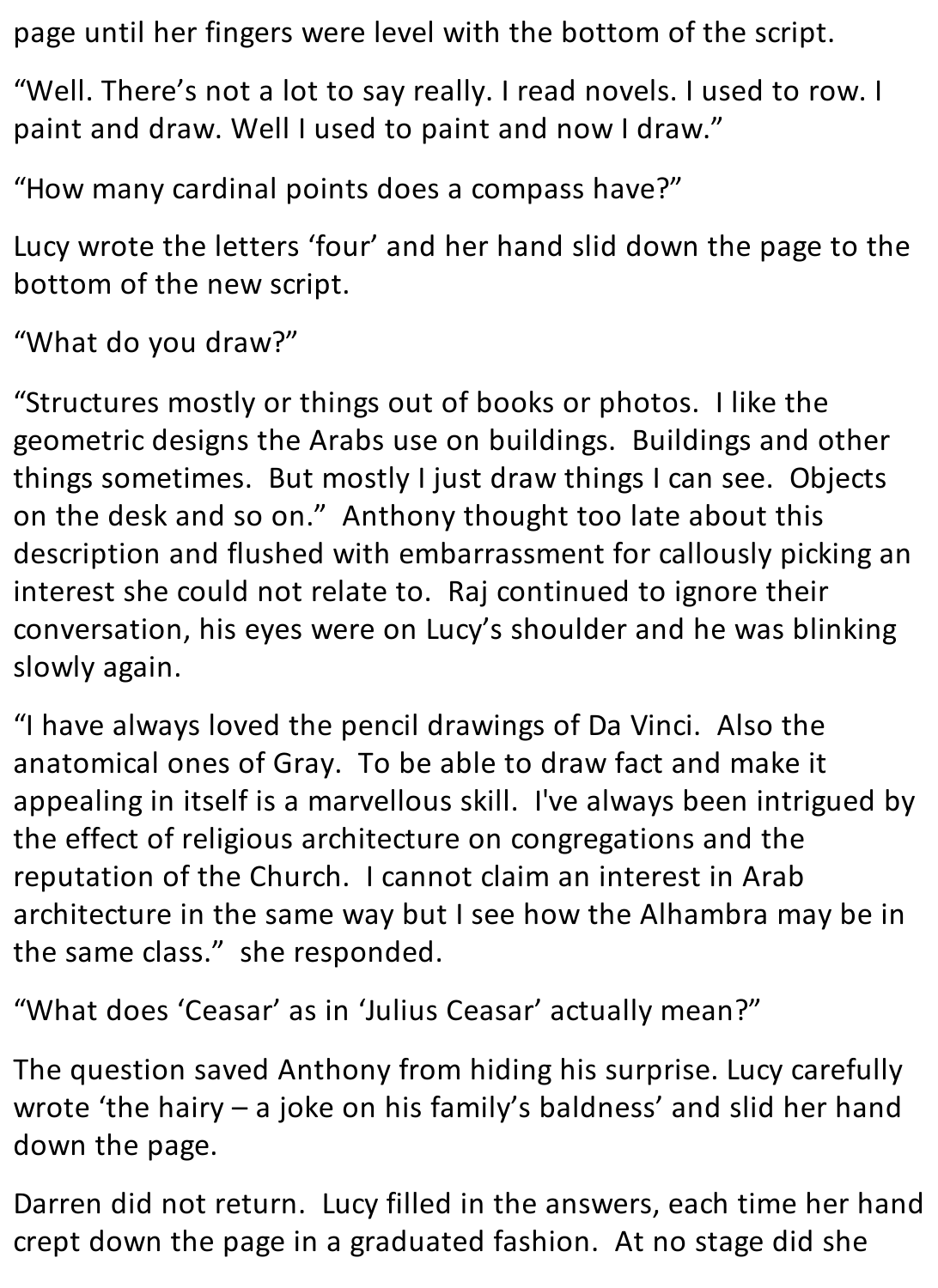review the answers and at no stage did she take out a magnifying glass. Raj sometimes contributed to the conversation with long monologues or opaque references but mostly he was withdrawn into a world populated only by his imagination and the debris on the walls.

Anthony took the pages to the bar at the end of each round. The first time Darren was there talking, with giant gestures and expressions, to the taller of his friends. Afterwards, he was not there and neither were they.

There were seven rounds in which Cecilia's Sextant scored 66 from the 70 possible points. Anthony collected a prize of tokens for free drinks which Lucy put in a shoulder sack she used as a purse.

"We'll use them next week. I have not paid for a drink in here for over a year. Same time, same place gentlemen. I am sure Darren will also turn up." Lucy had assumed a command which Anthony accepted as the natural order of their relationship. Raj was already standing behind her holding the chair when she stood up, which seemed not to surprise her.

"Toodle-pip Tony. Tomorrow and tomorrow and tomorrow, til time has tired of its tedious tour. Be aware among the beakers. We will meet again. Maybe not tomorrow and tomorrow, but soon."

Anthony found himself on his way home. Following the path in reverse he was less concerned with the silence and the dirt which no-one had noticed on his trousers. He had become tired. He couldn't decide whether he had enjoyed his evening or even whether he was glad that he had made the effort.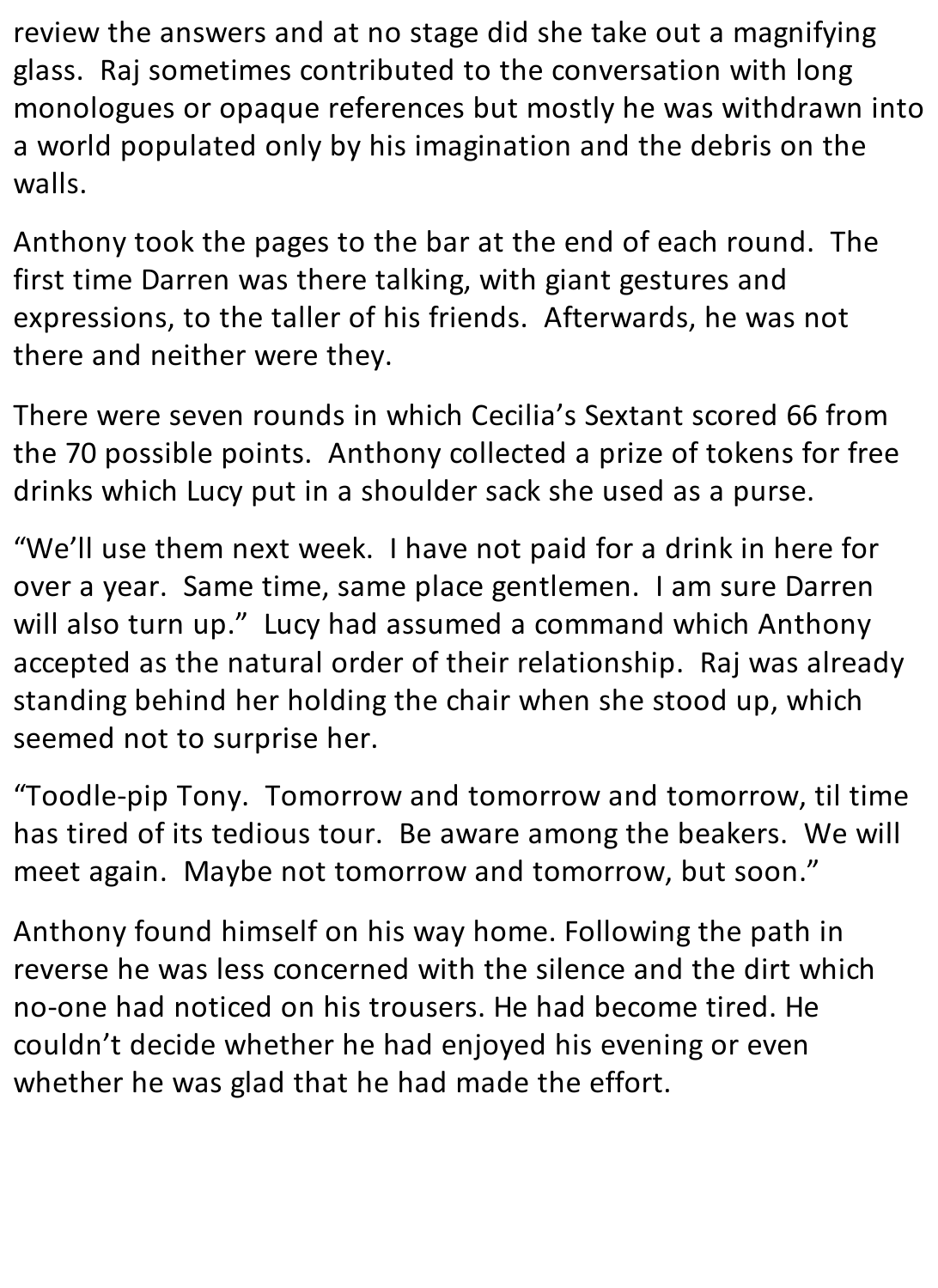#### 2. Undeniable Presence

When that I was and a little tiny girl. With hey, ho, the wind and the rain. Plenty of wind. Lucy liked storms, although this was not really a storm, just inclement weather. Blow winds and crack your cheeks. The crack was a real sound. She liked sounds with volume which she could get to grips with, like the whistling of wind or the shaking of boughs. And rain, or sleet or snow: cold and wet and obvious. There would be slippery mud after the rain was done. Puddles which would splash on your ankles when you stood in them. She liked weather she could be a part of. Like heavy rain that would run streams down her arms and through her hair. But wind was better an invisible maelstrom full of undeniable presence. She loved the message it brought of great distance and the way it was invisible, as much for her as everyone else.

The whistling wind was Gaia talking; living mother Earth speaking to humanity. Although mother is the wrong term. Earth is not a person and is not female and is not concerned with her 'children,' or bitter about their failings. That phrase is an example of human arrogance. 'Personification' as literary types might describe it. Humans are no more to the Earth than mobile stones. Earth is no more human than agar on which viruses grow. If one grows viruses on agar. She was not certain, it is the sort of detail which Raj would know. She would ask him if she remembered to do so.

Raj would have a description of some sort which would be factually accurate but tell you nothing. If he was feeling brief he might say something like: Humans are a category of mobile and potentially autonomous carbohydrates located on the flimsiest ring of the outermost solid rim of the Earth. And, perhaps: Earth is a spinning impure silicate mass orbiting within the local gravitational pulls of a single star and the wider physical laws of the universe.

Descriptions which miss the point. The chemical and physical terms